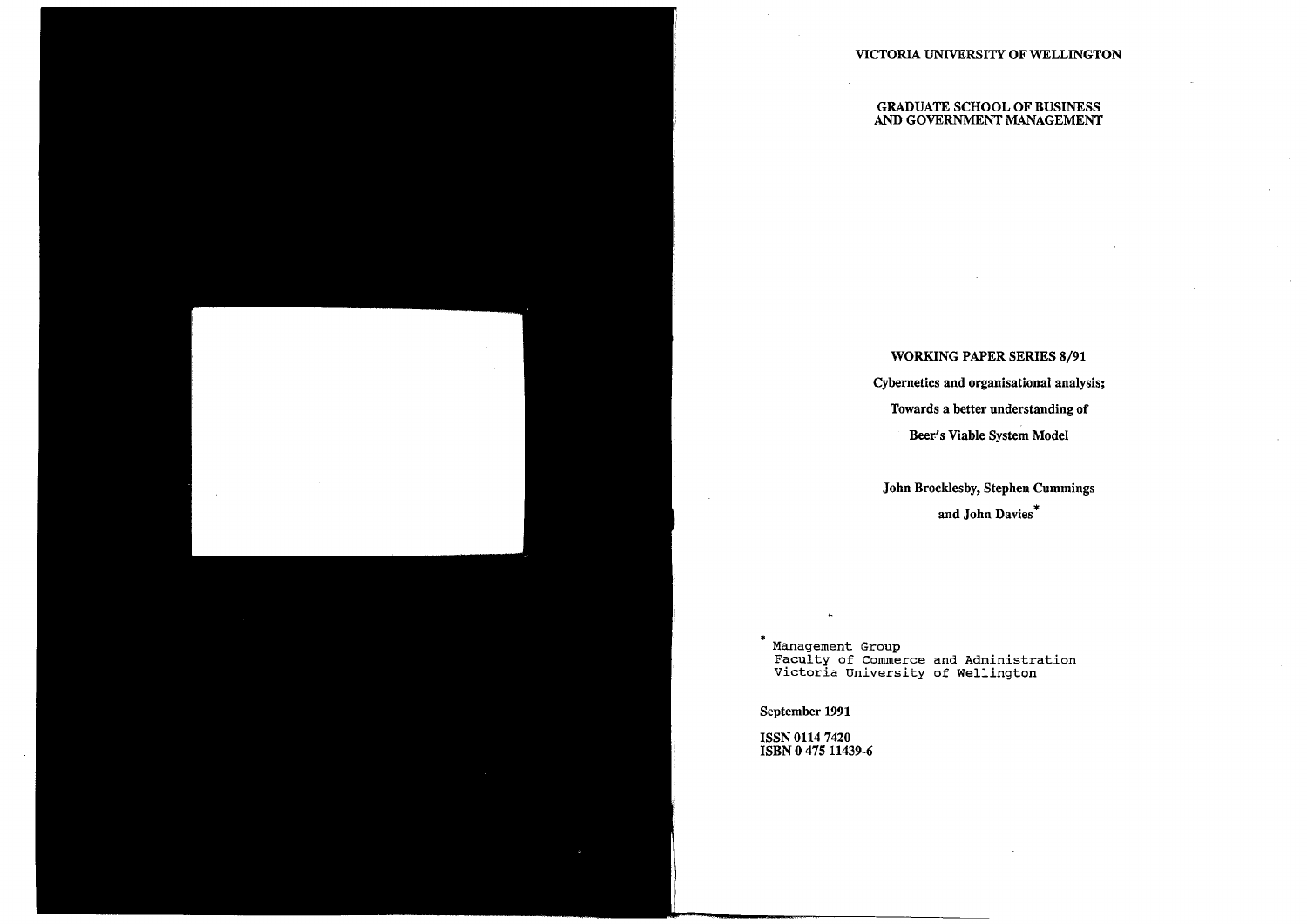#### CYBERNETICS AND ORGANISATIONAL ANALYSIS; TOWARDS A BETTER UNDERSTANDING OF BEER'S VIABLE SYSTEM MODEL

*John Brocklesby, Stephen Cummings, John Davies.* 

#### **Abstract**

This paper describes a model - the Viable Systems Model - which purports to explain the more fundamental essence of what is required for effective organisation. The model draws on concepts from the science of cybernetics, and focusses on the fundamental objective of viability - the ability of a system to maintain a separate identity.

The paper provides a description of cybernetics appropriate to the needs of those with backgrounds in management and organisational behaviour, and is intended to guide practitioners through elementary VSM analyses of real organisations and diagnosis of cybernetic weaknesses. The paper also attempts to bridge the divide which exists between the so-called 'hard' and 'soft' disciplines which strive. to extend our knowledge about organisations and improve managerial practice

**Key words:** Organisational analysis, viable systems, cybernetics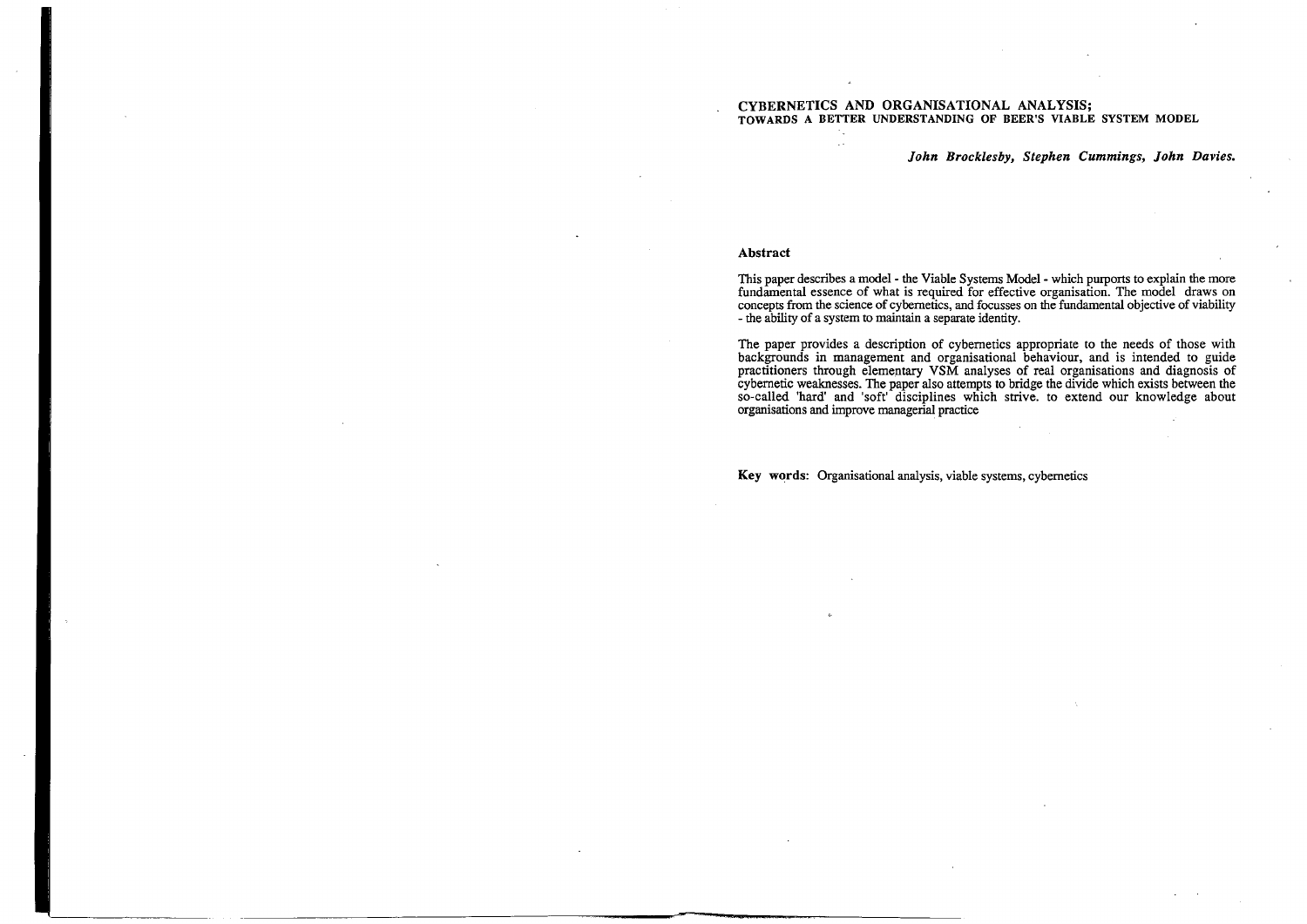#### CYBERNETICS AND ORGANISATIONAL ANALYSIS; TOWARDS A BETTER UNDERSTANDING OF BEER'S VIABLE SYSTEM MODEL

*"Is it conceivable that ifwe were to design (an) enterprise today, knowing its contemporary purpose, knowing also the managerial technology available through computers and other means, the enterprise would bear any resemblance to the organisation(s) we now observe."*  Beer (1985)

*John Brocklesby, Stephen Cummings, John Davies.* 

### **INTRODUCTION**

This quote, taken from the sleeve of Stafford Beer's book *Diagnosing the System*   $(1985)^{1,2}$  points to a paradoxical situation which is prevalent in many organisations today. Although corporate structures and processes are often genuinely designed to accomplish the purposes which form the *raison d'etre* of the organisation, all too easily they become a millstone around the corporate neck. Company structures and modes of operation which are a product of history, are rarely appropriate under changed circumstances. Performance deteriorates, often companies go out of business. Very occasionally they prosper in spite of their structures. They could probably do better.

This paper is about a model which purports to explain the more fundamental essence of what is required for effective organisation. Unlike most other approaches it does not pre-occupy itself with the multiple configurations of organisational structure which may be embodied in organisation charts, or various contingencies such as the size of the organisation or the technology **it** employs. In contrast, the model is concerned with a much more fundamental objective, for which the various aspects of a company's structure - organisation charts, job descriptions, operating procedures and the like - are merely the means through which this is accomplished3. The objective is *viability,* the ability of a system to maintain a separate existence4• More will be said about this later. The title of the model is the *the Viable System Model* (VSM)

Firstly, there is a need to help those coming to cybernetics for the first time, especially those with backgrounds in management and organisational behaviour. Here, the aim is to help students to carry out fairly rudimentary VSM analyses of real organisations and diagnosis of cybernetic weaknesses, without having to come to terms with Beer's somewhat unique style and without ploughing through the detailed arguments and analysis contained in the original volumes. Recent experience has shown that such analyses and applications can be more than just learning exercises. They nearly always produce interesting and useful insights. Obviously, for more sophisticated applications or detailed consultancy projects, the reader is advised to read thoroughly and digest the material contained in the original volumes.

Stafford Beer, a management scientist with a strong interest in cybernetics, first developed the VSM 20 years ago. Since then it has been described in detail in three original works. These are *'Brain of the Firm'* in which he identified similarities between the way in which the human body and the firm are controlled and organised; *The Heart of Enterprise',* in which he built an organisation-oriented version of the VSM from cybernetic principles; and *'Diagnosing the System',* a practical guide to the model. The details of these books are contained in the references listed at the end of this paper. It is not the intention here to rehearse the detailed descriptions which have been made in Beer's original works. However, there are good reasons for producing what amounts to a brief and fairly concise statement of its main features.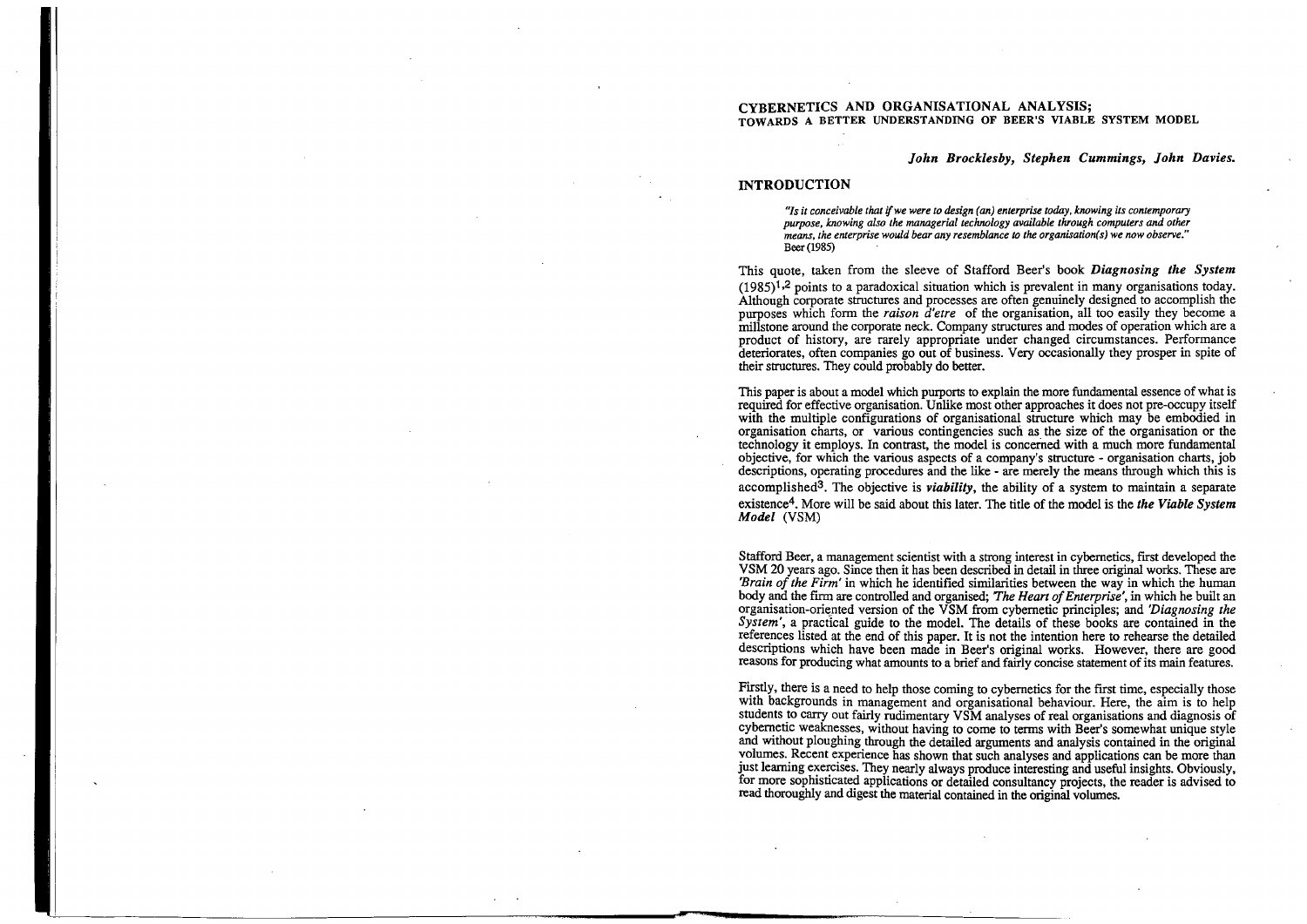Secondly, there is the question of the academic division of labour. Today, especially for those with practical interests in business and management, there is a demonstrable need for a much more sustained flow of information across disciplinary boundaries. Nowhere is this more apparent than in the case of the divide which exists between the so-called 'hard' and 'soft' disciplines. To date it is remarkable that an essentially 'hard' field like cybernetics, which we believe says so much about organisations and their management, has barely penetrated even the surface of mainstream intellectual development in those 'softer' academic fields which purport to extend our knowledge about organisations and improve managerial practice. In New Zealand pioneering work on the VSM has been carried out by Graham Britton, Harry McCallion, their colleagues and research students from the School of Engineering at Canterbury University. This work should be available to a wider audience<sup>5</sup>.

In what follows, the paper begins with a brief description of cybernetics and the concept of viability. This is followed by a description of the model itself.

> The classic man-made example of a simple cybernetic system, which is often cited, is the 'Governor', two metal balls suspended from a device which rotates at the speed of a moving steam engine. Through centrifugal force, the faster the engine moves, in relation to a predetermined norm, the more the balls move into a horizontal position. The effect of this is a reduction in the supply of fuel to the engine, thereby slowing it down.<sup>7</sup>

### **CYBERNETICS**

Many of the concepts which form the basis for Beer's development of the VSM are abstracted from the field of cybernetics. Before we move on to our description of the model there are a few cybernetic concepts which the reader uninitiated in this field needs to grasp.

# Cybernetics has been defined as ' *the science of effective organisation* - *the science*

*of communication and control, in the animal and the machine.* ' 6

Such a definition not only reflects the primacy of the role played by information in regulatory systems, but also reflects the existence of laws or principles of control that apply to all complex systems.

Alternatively cybernetics can be defined as the science of designing systems which have the capacity to self-regulate their behaviour to maintain a steady state in response to environmental changes. In practice therefore, attention nearly always tends to focus upon patterns of information, communication and control.

A better known example is the thermostat-controlled heater. This simple cybernetic system is able to monitor changes in room temperature and regulate its own performance in response to user-set heating levels. The regulatory influence of the autonomic nervous system which acts upon muscle tissue and the organs of the body in response to changes in light, temperawre, noise, and danger, provides a natural yet still relatively simple example of such a system.

This ability to respond to environmental change, and take regulatory action to bring the system back into line with its pre-determined state, is often referred to as *single-loop* learning. Most organisations have a capacity to do this.

Unfortunately from the point of view of those with an interest in human activity systems like organisations, there are major limitations to the single-loop learning capacity of simple cybernetic models. Single-loop learning only allows the system to respond to environmental change in so far as it can detect and correct deviations from pre-determined operating norms. What they cannot do is question the appropriateness of these norms.

The heater does not have the ability to reduce its set temperature because the occupants of the room have just returned from participating in a rugby match, or from taking the dog for a walk. The 'Governor' is unable to limit the supply of fuel to the engine when there is an · obstruction on the **track** which requires the engine to reduce its speed.

This basic inadequacy of single-loop learning is the source of many well known features of organisational behaviour. For example, in highly bureaucratic organisations, operating procedures which are embodied in working procedures, company rules and regulations, or job descriptions, are frequently applied *as a matter of routine*, even in changed or new circumstances which render them totally innappropriate. Often this problem is compounded when individuals come to view the operating norms as ends in themselves, rather than as means to achieving other objectives.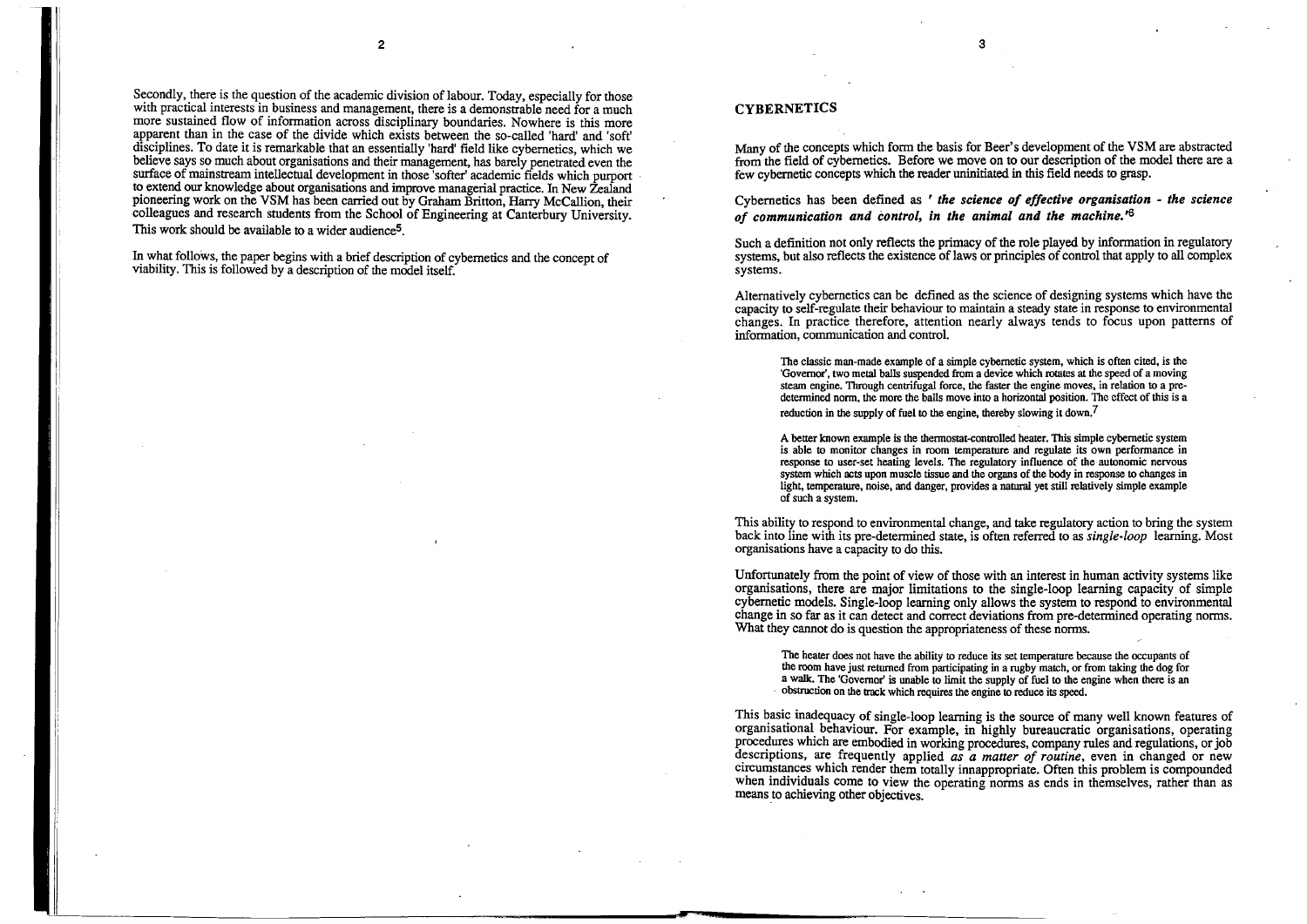4

i :

On the other hand, there are some cybernetic systems which have a potential capacity for *double-loop* learning, in which basic operating principles **are** questioned in the light of changed circumstances (See Fig.I).



from Images of Organisation, Gareth Morgan, Sage 1986.p.88

The human brain for example stands apart from virtually all man-made systems in its ability to do this. One explanation focusses upon the extensive duplication of functions in the neurons which make up the brain. As neuro-physiological research has shown, different areas of the brain *specialise* in different activities, but the research has also shown that there is an element of *generality* within these areas8. In other words the brain has a 'holographic' quality in which (parts of) the whole is contained within each of the parts.

It is the spare capacity or 'redundancy of functions' which results from this duplication, which explains why, in physiological terms, human beings are able to retain a surprisingly large proportion of their memory and motor skills (albeit with less refinement of movement) despite the destruction of large areas of brain tissue. More importantly in cybernetic terms, it is this spare capacity which also explains why the brain is able to engage in self-critical and selforganising double-loop learning. For a more detailed discussion of this see Morgan (1986).

What if the star has an 'off' day or is injured, or the opposition responds to this 'norm' by double-teaming him, or league officials decide to limit teams to just New Zealand resident players? If any one, or a combination, of these changes occur, then a single-loop system's inability to question the appropriateness of the norms, given the new situation, will leave it flummoxed.

The following analogy, albeit simplistic, may also be helpful to distinguish between single and double-loop learning behaviour. Suppose a basket ball team has one especially good player, perhaps an 'imported' American professional. The norm for the team's attacking operations consists of dribbling the ball down the court, getting the ball to the 'great player' and letting the 'great player' shoot. This system, which can be seen as a single loop learning process in which the problem is to score points, works fine so long as the internal resources of the team and the external environment remain constant over time. However we can be sure that they will not

5

In reality though, the extreme complexity and turbulence of the modem business environment creates problems for even the most enlightened managers. This is especially true in New Zealand and in other Western and Eastern countries, which have begun to reduce government intervention and regulations impacting on their economic and social environments, and whose economies and social systems are thus becoming more 'market driven'. The management of this complexity is seen as a key task in the management of any viable system.

' .. *. the number of distinguishable systemic states* ' 1 O '...*that have a bearing on the purposes of the system<sup>11</sup> (Beer 1979)* 

A system practicing double-loop learning may respond by questioning current norms given the changed internal and/or external environment, then adjust those norms accordingly. For instance, given the circumstance that their best player is heavily marked, the team may decide to occasionally pass the ball to other players who have more time and space to shoot This forces the opposition (assuming they are a double-loop system) to challenge its own defensive norms.

The main point here is that while many organisations have become very proficient at singleloop learning - developing the ability to scan the environment, to set objectives, and to monitor the general effectiveness of the system in relation to those objectives - the ability to practice double-loop learning - to regularly question the appropriateness of those objectives - remains elusive for most9. Ironically, given the human brain's capacity for double-loop learning, it is perhaps surprising that a failure to act in such a way seems to be an emergent property characteristic of many human activity systems, particularly large organisations. It is our belief that Beer's representation of the organisation, in a manner which encourages participants to practice double-loop learning, offers a potential solution to this problem.

We now tum to the key concept of **viability.** 

#### **VIABILITY**

In the introduction we briefly mentioned Beer's definition of systems viability as being its ability to *maintain a separate existence.* To accomplish this, the system must have the capacity to respond to environmental change, even if the change was not foreseen at the time the system was 'designed'. Here we find the link between Beer's concept of viability and double-loop learning. Complex cybernetic systems, with a capacity for double-loop learning, can respond positively to new circumstances because they are able to question, and then discard, inappropriate modes of operation.

Environmental complexity is a well-worn academic concept, especially in organisation theory, where several contingency models have scientifically explored its relationship with organisation structure. However, whereas many of these theories do not adequately address the notion of complexity, Beer provides a constructive operational definition.

Following the cybernetician W.Ross Ashby, he adopts the concept of *variety* as a precise measure of systemic complexity. This refers to the number of distinguishable elements in a system, or, more relevantly,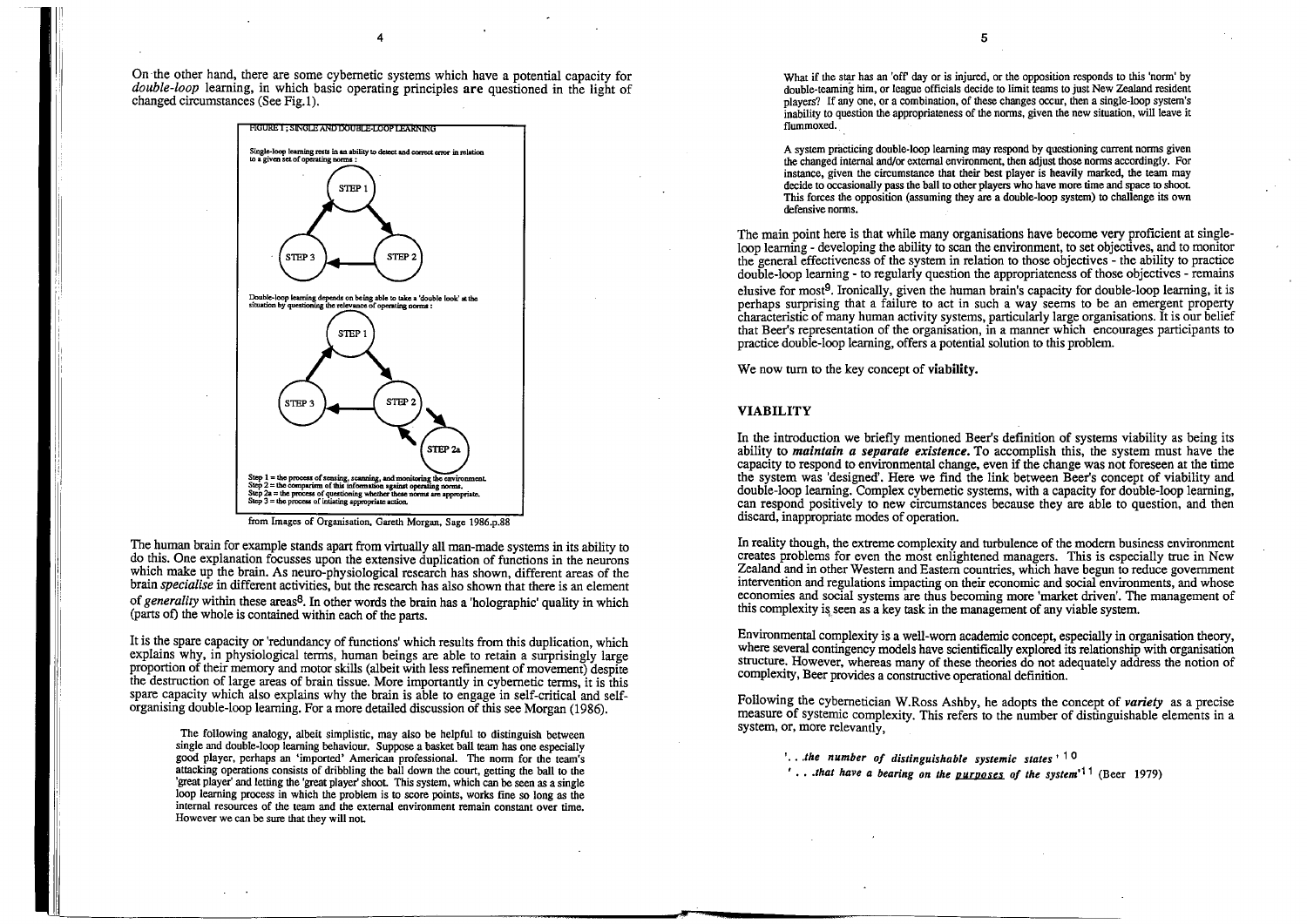In order to become, or to remain viable, an organisation has to achieve *'requisite variety'*  with its environment. This is true because according to one of the first principles of cybernetics ' *only variety can destroy variety'.* (Perhaps an easier way to comprehend this is to think in terms of 'only variety can absorb variety'12 This is generally known as 'Ashby's Law', or 'The Law of Requisite Variety'<sup>13</sup>.

6

 $\overline{1}$ 

An animal can only remain a viable system (literally), if it has the capacity to respond to all the potentially dangerous variety states which its environment may display. Hence, the worm must be able to live happily underground, to avoid being eaten by the bird; the bird must be able to take to the air, to escape the cat; and the cat must be able to climb a tree, to escape the dog.

Likewise, a large automobile producer in a market economy, in order to ensure its 'survival', must respond to the complexity of demand, within the environment in which it has chosen to operate, by producing more than one model of car. (It may **be** useful to refer to Figure 2 while working through this example). The automobile producer may have decided to provide for the mid-price family car market

This overlap may represent the fact that some people or groups may 'demand' more than one model. Alternatively, and no less importantly, it may represent the fact that suppliers of parts and equipment impact in more than one environment, as would Government regulations. The 'local' environment then is not made up of just customers, but all the factors outside the organisation that impact upon the production of the model in question.

Marketing and production have reached a compromise somewhere between what they believe the 'customer' in this environment wants, and what the company can logistically produce, based on policy objectives previously agreed upon.

Using the concept of variety as a measure of complexity should not be understood in terms of drawing attention to the dauntingly large number of states which the environment might display. Some are more likely than others. Moreover, if we refer back to the definition on the previous page, variety is perhaps best seen as a subjective measure, one which may only be defined in relation to some purpose.

They may have decided to produce four models; a two-door saloon, a four-door saloon, a larger four-door saloon, and a two-door hatchback. Consequently four production units are set up, one to produce each car, and each unit produces its model for a corresponding 'local' environment. Note that these local environments overlap.

Admittedly, some see the concept of 'requisite variety' as being an inherently 'unexceptional fact<sup> $14$ </sup>. However, the counter-argument is that it is important, if only as an heuristic device, in which actual and potential balances between variety responses and various environmental states are examined15 . This process, known as *'variety engineering',* may be accomplished in two main ways - through the system increasing its own variety *('amplification'),* reducing that of the environment *('attenuation'*), or through a combination of both.<sup>16</sup>



One important variety state for a soccer team is the brilliant skills and performance of the · opposing side's goalkeeper. This is relevant for the simple reason that the goalkeeper is capable of thwarting the team's ultimate purpose, to score goals and to win the game.

Similarly, as we have seen, the purchasing wants and behaviours of customers in the marketplace play a important role in the environment of the automobile manufacturing company which is looking to sell its products.

Thus the cat can work on its speed, its agility, and ability to climb trees, (amplification), or it can avoid wandering into the garden where the dog lives (attenuation).

The Auto manufacturer through its marketing strategies may seek to do both; it can impress upon potential customers that the features of the models offered satisfy a wide range of different potential customer groups needs (amplification), or target the marketing campaigns for each model to carefully focussed groups of 'targeted' potential customers (attenuation).

Exactly how such a task is accomplished in organisations will vary according to circumstances. However, because of the complexity of modern environments, there is always the possibility that environmental variety will completely overwhelm management, unless 'variety engineering' in some form, either consciously or unconsciously, takes place.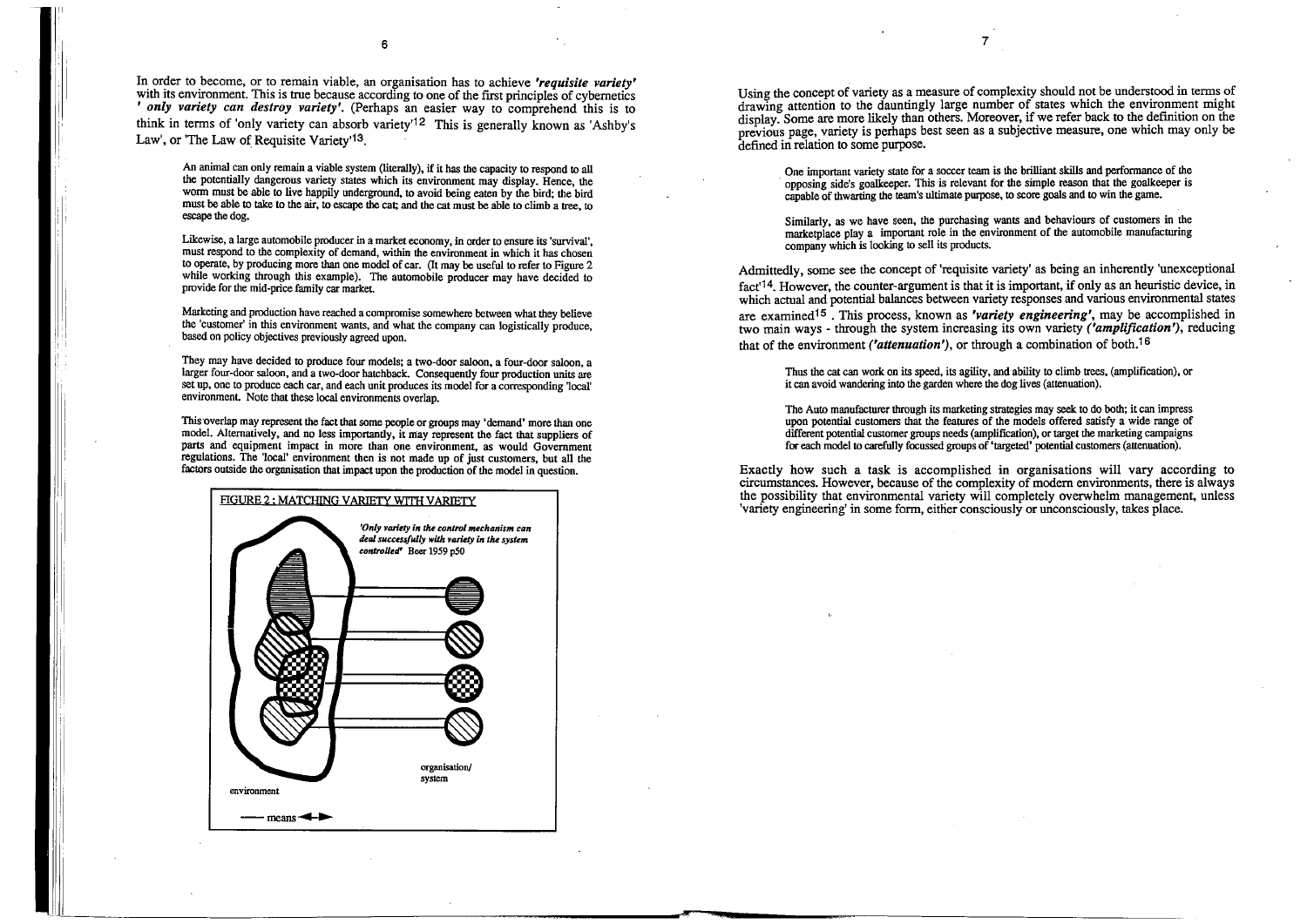ji

i

8

### THE VIABLE SYSTEMS MODEL

Beer's belief that *'the most useful characterisation of an enterprise is as a viable system.'* 17 requires that a theory of 'effective organisation', a cybernetic theory, must establish **internal** criteria of viability. His approach has been to demonstrate that certain features of a system are necessary to its viability, and then to eliminate features of viable systems, which do not appear to be essential to survival<sup>18</sup>. In a nutshell, he conceptualised the notion of a viable system, as divided into a 'logical hierarchy' of two parts - the system of operational elements, which exist to undertake the systems' basic activities, and a collection of 4 sub-systems, ie. a Meta-system, which exist to 'look after', to 'regulate' or to 'manage the system of operational elements; all five systems, being in 'intimate connectivity', through information, communication and control links 19.

Beer therefore does not follow the line taken by the classical management scholars, who often attempt to prescribe a particular organisation structure to be followed in all cases, or by contemporary theorists who relate structure to various contingencies. Rather he believes that in order to exhibit 'good cybernetics' there are a number of necessary component systems (Systems 1 to 5) and important information and control links between them, which are present in all viable systems, and need to be developed in those which are not. These 'systems' should not be thought about as being necessarily embodied in a structural form. Although unlikely in practice, there is no reason in principle why the systems listed below have to take the form of departmental units, a hierarchy, formal channels of communication, or job descriptions. The model is one of *systems viability*, in which Beer attempts to help us better understand how systems are capable of independent existence. It is vitally important that the model is not construed as a theory of organisational structure or design.

This section begins with a brief summary or definition of systems 1-5 followed by a more detailed description of each and the links and relationships between these 'parts of the whole'.

| 9 |  |  |
|---|--|--|

| FIGURE 3: SUMMARY OF SYSTEMS 1-5 |  |
|----------------------------------|--|
|                                  |  |

| SYSTEM 1<br>Primary<br>Activities <sup>20</sup>                                                                  | SYSTEM <sub>2</sub><br>Coordination                                                                                                                                                            | SYSTEM <sub>3</sub><br>Control                                                                                                                                                                                                      | SYSTEM 4<br>Strategic Mgmt.<br>Intelligence                                                                                                                                    | SYSTEM 5<br>Normative Mgmt.                                                                                                                                                 |
|------------------------------------------------------------------------------------------------------------------|------------------------------------------------------------------------------------------------------------------------------------------------------------------------------------------------|-------------------------------------------------------------------------------------------------------------------------------------------------------------------------------------------------------------------------------------|--------------------------------------------------------------------------------------------------------------------------------------------------------------------------------|-----------------------------------------------------------------------------------------------------------------------------------------------------------------------------|
| Produces the Viable<br>System <sup>21,22</sup>                                                                   |                                                                                                                                                                                                | 'Here & now'<br>Control function,<br>Day to day<br>Management <sup>23,24</sup>                                                                                                                                                      | 'Outside & then'<br>Intelligence fnct <sup>25</sup><br>Change & future <sup>26</sup><br>Deals with the more<br>comprehensive<br>environment and the<br>long term <sup>27</sup> | Ultimate authority<br>28                                                                                                                                                    |
| Responsible for<br>implementation <sup>29</sup>                                                                  | Acts to solve<br>problems between<br>elements of<br>System_130                                                                                                                                 | Responsible for<br>internal stability <sup>31</sup>                                                                                                                                                                                 | Instigates changes<br>and 'development<br>work'32                                                                                                                              | Responsible for<br>'policy' <sup>33</sup>                                                                                                                                   |
| Absorbs local<br>variety <sup>34</sup>                                                                           | Acts to prevent<br>oscillation <sup>35,36</sup><br><b>Ensures elements</b><br>making up S1 act in<br>harmony <sup>37</sup>                                                                     | Responsible for the<br>anti-oscillation<br>function of S2 <sup>38</sup>                                                                                                                                                             | Provides self-<br>awareness for the<br>SF <sup>39</sup>                                                                                                                        | Provides 'logical<br>closure', 'completes'<br>the system <sup>40</sup>                                                                                                      |
| Autonomous <sup>41</sup>                                                                                         | Dependent on S345<br>since they deal with<br>the whole of S1 <sup>42</sup><br>S2 activities<br>preserve some local<br>$(S1)$ autonomy <sup>43</sup>                                            | Conducts resource<br>bargaining with S1<br>44<br>Delegates authority<br>& accountability to<br>$S1s^{45}$                                                                                                                           | Decision-making<br>'operations room'                                                                                                                                           | 'Masterminds' the<br>3-4-5 meta-<br>system <sup>46</sup><br>Creates 'corporate<br>ethos', 47<br>provides norms <sup>48</sup>                                                |
| Uniquely has the<br>capacity to survive<br>independently <sup>49</sup>                                           | Acts to determine<br>priorities & to<br>timetable requests<br>for service from<br>$S1^{50}$<br>Comprises info<br>systems necessary<br>to decentralised<br>decision making<br>within System 151 | S3* guides & audits<br>S1 performance<br>sporadically by<br>agreement with<br>S1 <sup>52</sup><br>Can exert authority<br>through the central<br>command axis <sup>53</sup><br>Channel for orders<br>relate to S1 opns <sup>54</sup> | Disseminates info up<br>& downwards                                                                                                                                            | Integrates<br>different<br>viewpoints <sup>55</sup><br>Must represent the<br>essential purposes<br>of the system to<br>ensure viability <sup>56</sup> .                     |
| Fundamental to the<br>viability of the<br>SF <sup>57</sup>                                                       |                                                                                                                                                                                                |                                                                                                                                                                                                                                     | Acquires 'criteria of<br>relevance' from<br>S <sub>5</sub> 58                                                                                                                  | Provides 'criteria of<br>relevance' to S4 <sup>59</sup>                                                                                                                     |
| A Viable System<br>itself. 60,61<br>Has its own local<br>management<br>andl<br>exhibits each of the<br>5 systems |                                                                                                                                                                                                |                                                                                                                                                                                                                                     | Models future and<br>present total<br>environment, the<br>whole viable system<br>& models itself <sup>62</sup>                                                                 | Mediates between<br>internal & external<br>environments,<br>balances 'today's'<br>operations with<br>'tomorrow's'<br>needs <sup>63</sup> by means<br>of norms <sup>64</sup> |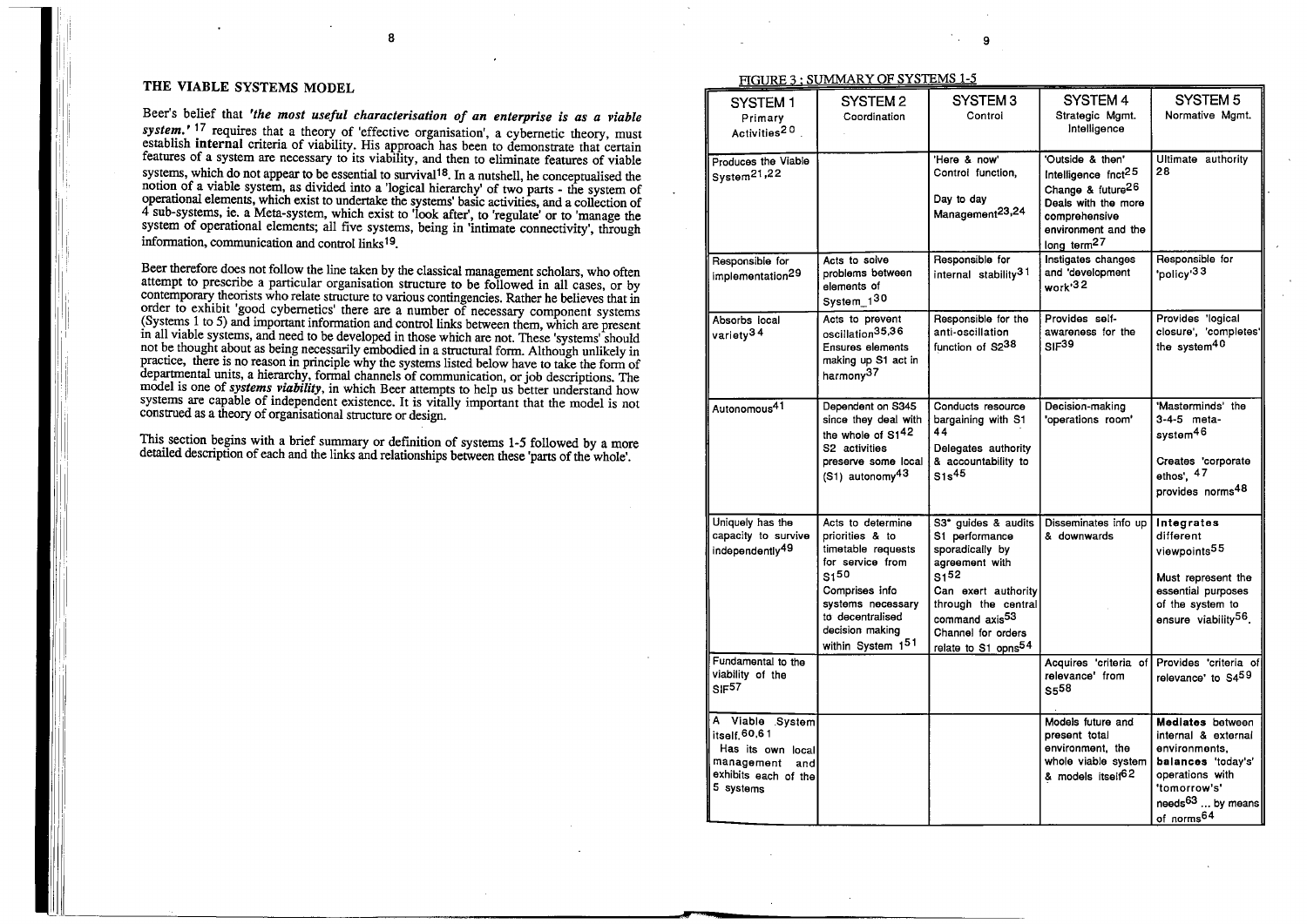II

#### 1 0

#### **SYSTEM 1**

The system that is being studied is referred to as the System-in-Focus (SIF). System 1 of the . model refers to the operational elements of the SIF, specifically those which can be said to 'produce' the system<sup>65</sup>. The easiest way to think of what, within the SIF, constitutes a System 1, is to consider 'what the system does' in the sense of its basic *'raison d'etre'*, and then to identify the various units which directly carry out these activities.

If we take as our SIF the Auto manufacturer mentioned as an earlier example, its *raison d'etre'* must be to produce automobiles. Referring to the previous section, the sub-systems which do this are the units diagrammatically described in Figure 2 which produce the different models of car.

Beer makes another vitally important point about System 1. He believes that System 1 units should be autonomous and themselves potentially capable of independent existence. Because of this independence and autonomy ascribed to System 1 units, they also may be conceptualised as viable systems66. Each System 1, therefore, will exhibit, or be comprised of, *5* 'nested' basic component systems, at a different level. This multi-level feature of the model is known as *recursion*. It will be considered in some detail later.

Alternatively if a university is studied as a SIF, its System I would be comprised of its discipline-based teaching departments, its graduate business school, and its various research units. Following the logic applied to the auto manufacturer, the university's basic *raison*d'etre is to provide students with a teaching service and to create knowledge. This is not to say that these are the only reasons why it exists, or that the stated activities may be conceptualised in tenns of operational 'organisational goals'.

One of the basic dangers in applying the VSM to real organisations, and defining a SIF, is that one can easily become overly constrained by the actual 'corporate' boundaries of the organisation, or its sub units, as embodied in its organisation chart. In our view there is no reason why this should be the case.

Because these original 'embedded', or 'nested', System 1 units are expected to be viable systems themselves, there is no reason why they could could not be 'hived-off ie. sold as 'going concerns'. This is a key criterion which Beer uses to differentiate between System 1 and other activities.

In contrast the auto company's accounts or research and development sections or the university's computer support service could not be conceptualised as System 1 activities. Doubtless neither the company nor the university could operate without them, but they are not viable systems, they do not 'produce' the organisation, they are not directly carrying out the activities which capture the essence of the organisation's *raison d'etre.* Their functions are to facilitate operations in the same way that the circulatory system in the body supports the key organs, heart, brain, lungs and so on. Neither could take their *present activities* and operate independently. To do so would require a major change in orientation, for example the computer support service taking on a profit-oriented bureau or consulting role.

Importantly therefore, System 1 components should not be defined solely in terms of departmental, or functional, distinctions suggested by the traditional organisational chart which also emphasises the hierarchy of command and dependency. There is, though, an important proviso to make in all of this, and it is to do with how one conceptualises the original SIF, the Viable System itself.

To illustrate this point let us again take the case of the university. We have shown that by identifying the whole university as our SIF the computer support service (CSS) does not satisfy the criteria of a System 1 activity. The university does not exist to provide computer support, it exists to provide a teaching (and other) service(s). In its present fonn the CSS could not be sold as a going concern, it is not a viable system in its own right.

However our conceptualisation of the CSS, our thinking and theorising about it, does not have to be constrained within the *actual* organisation structure of which it is a part. For example, there is no reason why we should not take the SIF as the 'University Support System'. This may not be manifested in any particular organisational form but for our purposes it is entirely reasonable, and if we want to know more about such activities, it is probably very interesting.

In this case the CSS *is* conceptualised as a System 1 activity, because it does what the system is designed to do, that is provide support. In theory, therefore, there is no reason why it should not be sold as a going concern. Because the rest of the university - including. the teaching departments - is not encompassed within the *defined* SIF, logically It can be thought of as part of the environment. This is an important point to grasp.

In order to understand why System 1 components must be capable of independent existence in their own right, we refer back to the question of variety. Here, Beer's argument is that higher management is generally incapable of handling the massive (localised) envrronmental vanety which System 1 components face<sup>67</sup>.

For example senior university officials cannot possibly keep abreast of academic developments in all of the disciplines which are taught within the university. These emanate from within 'localised', environments, albeit ones which have exceptionally large international boundaries. It is individual members of the academic staff, carrying out System 1 roles, who interact with these 'localised' environments. This they do by attending conferences, reading specialised journals, joining professional organisations, and so on.

Because of the complexity of these localised environments, variety can only be absorbed by granting autonomy to System  $1^{68}$ . Failure to do so, leads to a situation in which opportunities, or threats, are not dealt with at the point where they occur. Problems, like poor quality work, for example, are not dealt with at all and become an institutionalised norm, or (typically) they are seen to be part of the domain of those occupying specialist or advisory roles eg. the quality control department.

More generally, a failure to grant sufficient autonomy to System I leads to higher management levels becoming overwhelmed, and to a loss of control. It is for this reason that System 1 components must be granted sufficient autonomy to absorb local variety.

•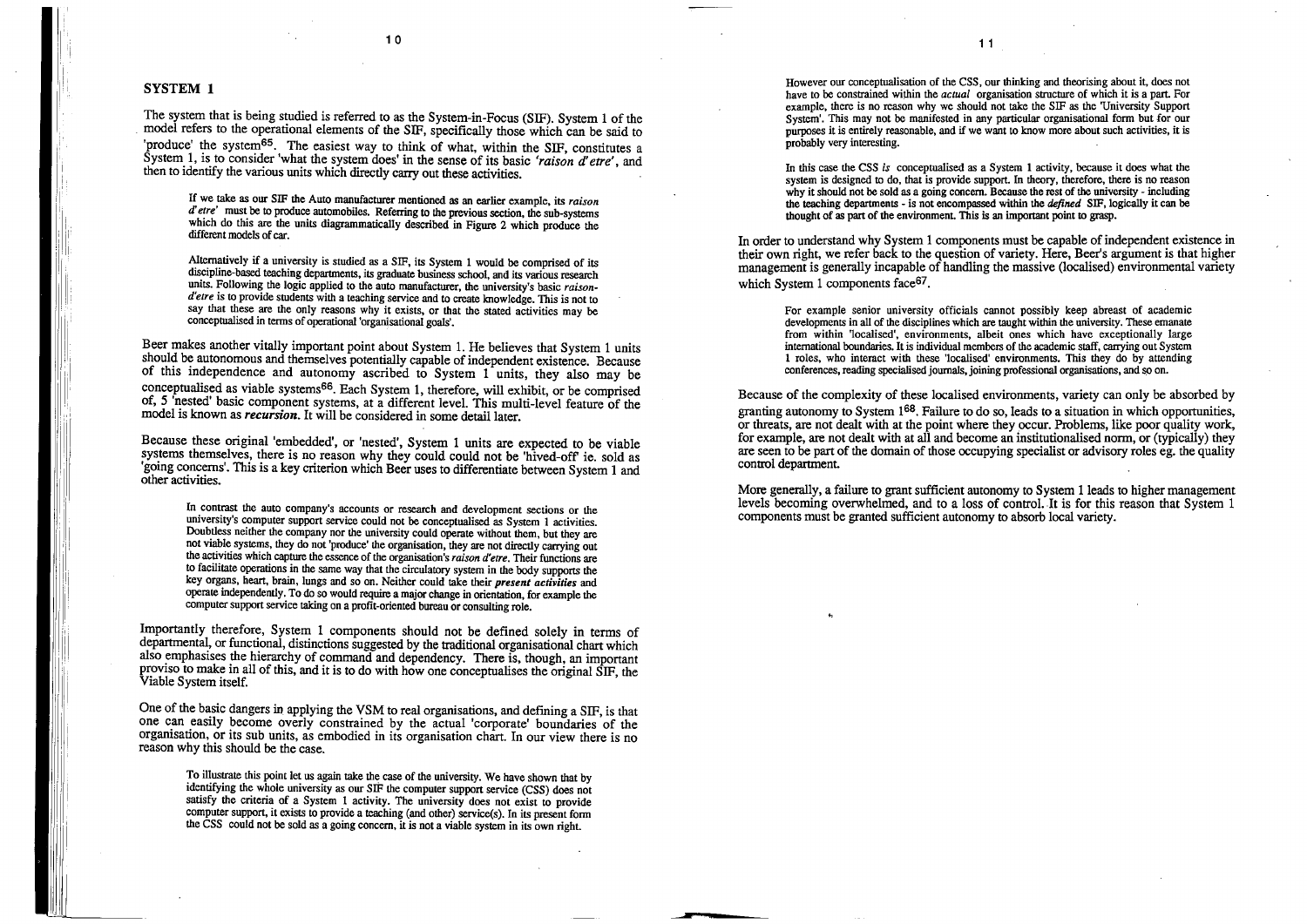System 1 units can be expressed as two parts, S1 'operations' (the 'circles' in the organisation/system in Figure 2) and S1 'management' (incorporated into Figure 4 as the 'boxes' linked to S1 operations). Note that the various units of System 1 have a line linking them. This represents communication between them and should be viewed as arrows flowing both ways.



The reasons for communication between the sub-units should be obvious; these should help to stem such undesirable circumstances as competing unwittingly for the same potential customers, or failing to realise economies of scale, through combined purchase of raw materials. The lines may also represent the flow of products and/or raw materials which would occur in a vertically integrated production process.

#### , **SYSTEMS 2, 3, AND 3\***

The reader may now be questioning, in their own minds, the notion that there should be a concession of autonomy to System 1. While this sounds fine in theory, many management practitioners will see the adoption of this as a recipe for anarchy unless there are adequate provisions for co-ordination, and also some form of 'accountability' for, and within, System <sup>1</sup>. It is important to grasp the point that autonomy does not mean no interference at all. It is the interface between Systems 2, 3, 3\* and System 1, that, in the VSM, provides the scope for negating the 'dangers' of autonomy mentioned above.

**SYSTEM 2** performs a coordination function. This is required due to the independence and autonomy allocated to System 1 units. Without coordination, the legitimate self-interested activities of these units could lead to disharmony, particularly in situations in which they compete for scarce resources. Wide discrepancies of production standards amongst the car producing units, or withholding or hoarding of resources by one unit, when their shared use may be beneficial to the system as a whole, would be examples of what Beer calls **'oscillation',** and indicative of a failure of System 2. In all viable systems therefore, there is a need to minimise harmful negative interference between operational activities. System 2 provides this. Because each unit of System 1 will have its own spheres of possible oscillation, each interacts with its own unique local System 2, which comprises a subset of the overall System 2 function.

**SYSTEM 3** is a control function which is responsible for the internal stability of the organisation. It is responsible for the planning of System 1 known as Resource Bargaining, and for which resource allocation is one outcome<sup>69</sup>. In addition, it outlines the methods by which organisational policies will be implemented, and also sets standards/criteria for *S* 1 to demonstrate accountability for its actions.

Thus, on the other side of the resource bargain is the accompanying need to periodically monitor and 'audit' System 1 's performance with the resources allocated. This is required to ensure that System 1 is effectively implementing policy which has descended from higher levels in the organisation, and to ensure that the actions and behaviour of self-interested operational elements are not compromising goals set by policy makers. This 'auditing' function is represented by **SYSTEM** 3\* (Three Star).

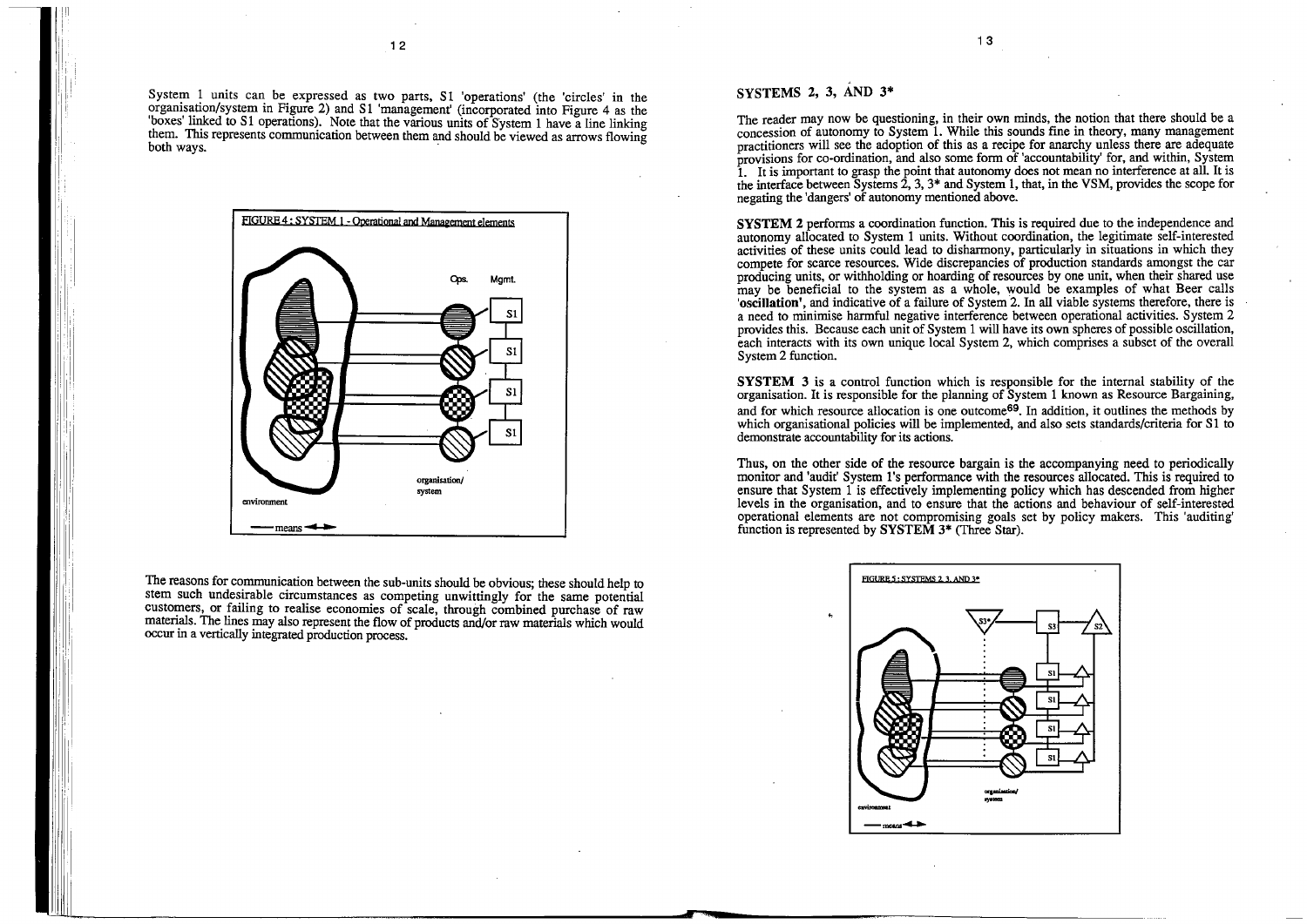I

, I I I

I

ll '!

### **THE 2, 3, 3\*,1 INTERFACE**

Beer's (1990) major criticism of both Western and Eastern economies, is their destructive emphasis on centralization<sup>70</sup>. Many would argue that this is also a problem common to many organisations in New Zealand today. He argues that centralization has developed as an attempt to give 'higher' levels of management more cost effective control over 'lower' levels of the organisation. Two diagrams are given here to illustrate this 'flaw'.

Figure 6 uses VSM conventions<sup>71,72</sup> to illustrate typical management methods of conveying information, monitoring, outlining methods, goals and objectives etc. for 'lower level' business units (S1). Much time and effort is spent transmitting this information. A frequent criticism of centralization is that it can create excessive bureaucracy. One can easily imagine a bureaucratic response emerging to enable the system to cope with the volume of work generated by the links between System 3 and System 1.

iii. Each of the above behaviours can result in ineffective 'variety offerings' from System 1 to its local environment, eg. customers, suppliers. These stakeholders may become be dissatisfied with what the organisation is producing.

The reason for the many links is understandable. The performance of higher level management is often based on the performance of the lower operational levels. Thus they have a vested interest in the way System 1 works. To be in control of their own destiny, they perceive it necessary to 'control' these lower levels. This is often particularly true in situations where higher level managers have themselves been promoted from System 1.

To avoid the occurance of the cybernetic deficiencies listed on the previous page S3 management must realize the limitations of the variety it is able to absorb.  $\S$ 3 should seek no more quality information (information rather than data) from its S1 units than its capacity allows it to cope with. Refering back to Figure 2 the sub-system  $S3$  must seek to match its variety with the variety of information flowing from its environment, ie. the S1 units.

In cybernetic terms, System 3 managers seek to impose their own 'variety' on the business processes of the 'horizontal slices' of System 1. This amounts to a 'collapse' of System 3 into System 1, a scenario which can lead to the following problems:

i. Higher level management becomes overloaded. It devotes unnecessary time to 1ower level' management activity, perhaps at the expense of performing its own tasks.

S1 units need all the variety they can generate, in order to function effectively on their own individual horozontal slices of the total organisation<sup>73</sup>. Producing a less bureaucratic alternative to the situation shown in Figure 6, would free up the management of System 1 units so that they can concentrate on their horizontal tasks and thus 'earn' for the organisation; would free up higher level managers so they can concentrate on their roles of 'running' the organisation as a whole and thus reduce costs; and would provide some form of control and co-ordination to keep everything 'on the rails'.

ii. Poor local environment scanning, as these managers are too far from, and do not have the time or resources to understand, the local environment 'coal face'. These responsibilities should be dealt with by System 1 management

Figure 7 demonstrates how the VSM seeks to offer a solution to these problems<sup>74,75</sup>. In the short term it is probably unlikely that one will be able to alter the belief of many managers that they need to have some form of control over the organization's operational units. What may be more effective is to change their perception of what constitutes 'control'.



### **Matching Horizontal Variety With Vertical Variety**

Within the framework of the model developed so far, communication in the system basically operates in two ways; horizontally, with suppliers, customers, and the environment; and vertically, with other members of the organisation. Generally speaking, organisations generate 'earnings' on the horizontal axis, and 'spend' on the vertical axis. While the vertical functions are necessary to put the business in a fit state to 'earn', they do not directly 'earn' for it.

Control processes can be simplified into two forms, enabling procedures and auditing. There seems no reason why either of these two functions need interfere greatly in System 1 managers' work. Figure 7 illustrates how these functions can be spread horizontally so as not to distract System 1 managers from their work - the horizontal task of 'earning'. The System  $3*$  function of auditing can, and should by definition, be carried out after operations have taken place.

#### **Cybernetic Control Processes76**



In this context 'auditing' should not be defined as merely an accounting procedure which is carried out after a specific period<sup>77</sup>. Certainly, it includes this, but also it includes all of the mechanisms which enable workers within System 1 to question whether the tasks that have been performed have been done so in accordance to the set guide-lines. Moreover it is not desirable to act blindly first and question what has been achieved afterwards.  $3*$  auditing is an on-going process.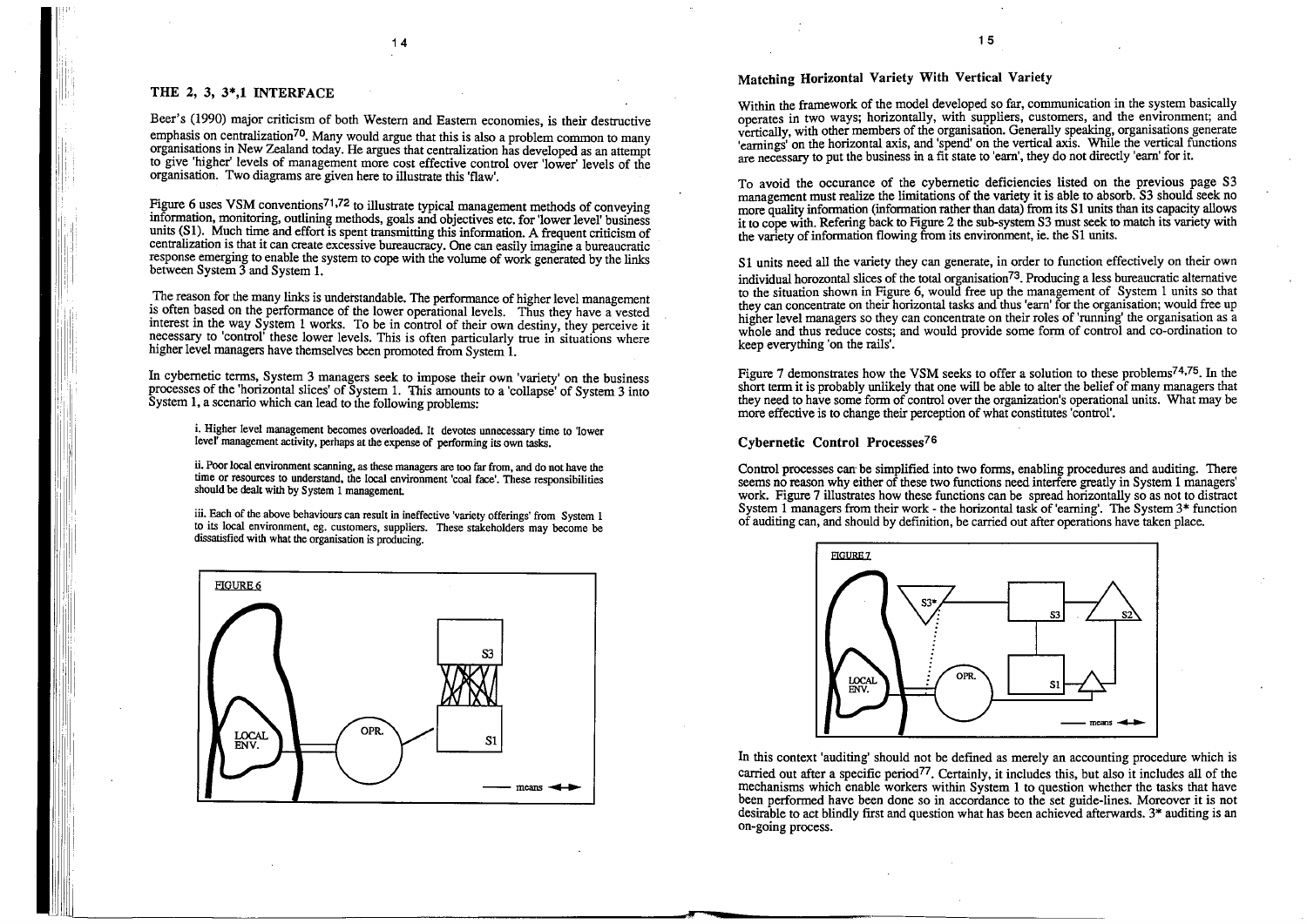r·

1 6

 $performed.$ **isting resources**, under existing constraints;

If a proactive approach to this is adopted, perhaps by clearly defining 'the way we do things around here', and then communicating this to members of the organisation at the various levels, operational managers should be able to react to situations as they occur, without constantly consulting their senior colleagues.

The viable system must also have the capacity to question the 'appropriateness' of the guidelines conveyed by System 2. Remember that the environment in which an organisation is operating is dynamic. Thus the 'way we do things', at present, will not be appropriate indefinitely. The link between S1 operations and the S2 functions must be two-way. If those in operations, based on information received from their local environment, perceive that the 'guidelines' are no longer appropriate, they must have the capacity to question these and suggest changes<sup>78</sup>.

Figure 7 illustrates how System 2 can be used to represent these retroactive and proactive 'oscillation prevention' functions. Staff training and induction programmes, or pricing policies would be a good examples of the practice of this. Obviously, a balance needs to be found, between setting appropriate guidelines and monitoring performance, at a level which allows enough scope for **innovative** action on the part of System 1 managers. Hence, in complex environments, guidelines must not take the form of highly sophisticated networks of rules and regulations which provide instant answers to all the problems that occur in the various horizontal slices. These managers must be allowed to think for themselves, and use the superior knowledge that they have of their own local environments, to fill in the gaps and provide their own answers within the broad guide-lines set.

There should also remain some direct link between the System 1 and System 3. While it is desirable to give S1 personnel as much freedom as possible, situations will always arise, given the complexity of the environment, where those in S1 will wish to seek direct guidance from S3 about what, given the circumstances, would be the best way to act in order to pursue the organization's best interests. Sl personnel should not be discouraged from this. While those from higher levels of the organisation should not be seen to interfere they should remain accessible. If S1 people feel uncomfortable about making contact with S3, or think it an impossibility, due to a perception that S3 personnel are not available or empathetic, then negative consequences will arise<sup>79</sup>.

#### **Double Loop Learning Revisited**

On the question of performance monitoring, Beer is critical of the accounting-based.criteria which are routinely applied in many organisations. He believes that over-emphasis upon profits, sales revenue, costs etc, to be unnecessarily limiting because they rarely take into account other factors which are vital to the future viability of the organisation. Instead he proposes a more comprehensive set of performance criteria<sup>80</sup>.

> - a measure of what is *possible*  **by developing resources** and removing constraints, although ting within the parameters of what is possible.

ity is defined as

As long as a suggested change remains within the policies articulated by higher levels of the organisation, and is not inconsistent with the practices of the other S 1 elements, then suggested changes should, in some form, be agreed to. This is based on the premise that it is the  $\tilde{S}1$  units that best know how to serve their local environments.

The product of latency and productivity is defined as **performance** and provides an overall measure of achievement

The concepts and practice of 'quality circles' or 'focus groups', popular in many organisations today, are ways in which organisations can, and do, carry out this 'doubleloop' questioning process.

#### **The Central Command Channel**

•

1 7

#### These are:

| • actuality    | - a measure of <i>actual</i><br>given exi           |  |
|----------------|-----------------------------------------------------|--|
| • capability   | - a measure of <i>potenti</i><br>given exi          |  |
| • potentiality | - a measure of what is<br>by develo<br>still operat |  |
| The ratio of   | actuality and capabil                               |  |
| and that of    | capability and potent                               |  |

- a measure of *potential performance,*  **given existing resources** & constraints;

**productivity** 

**latency.** 

tiality as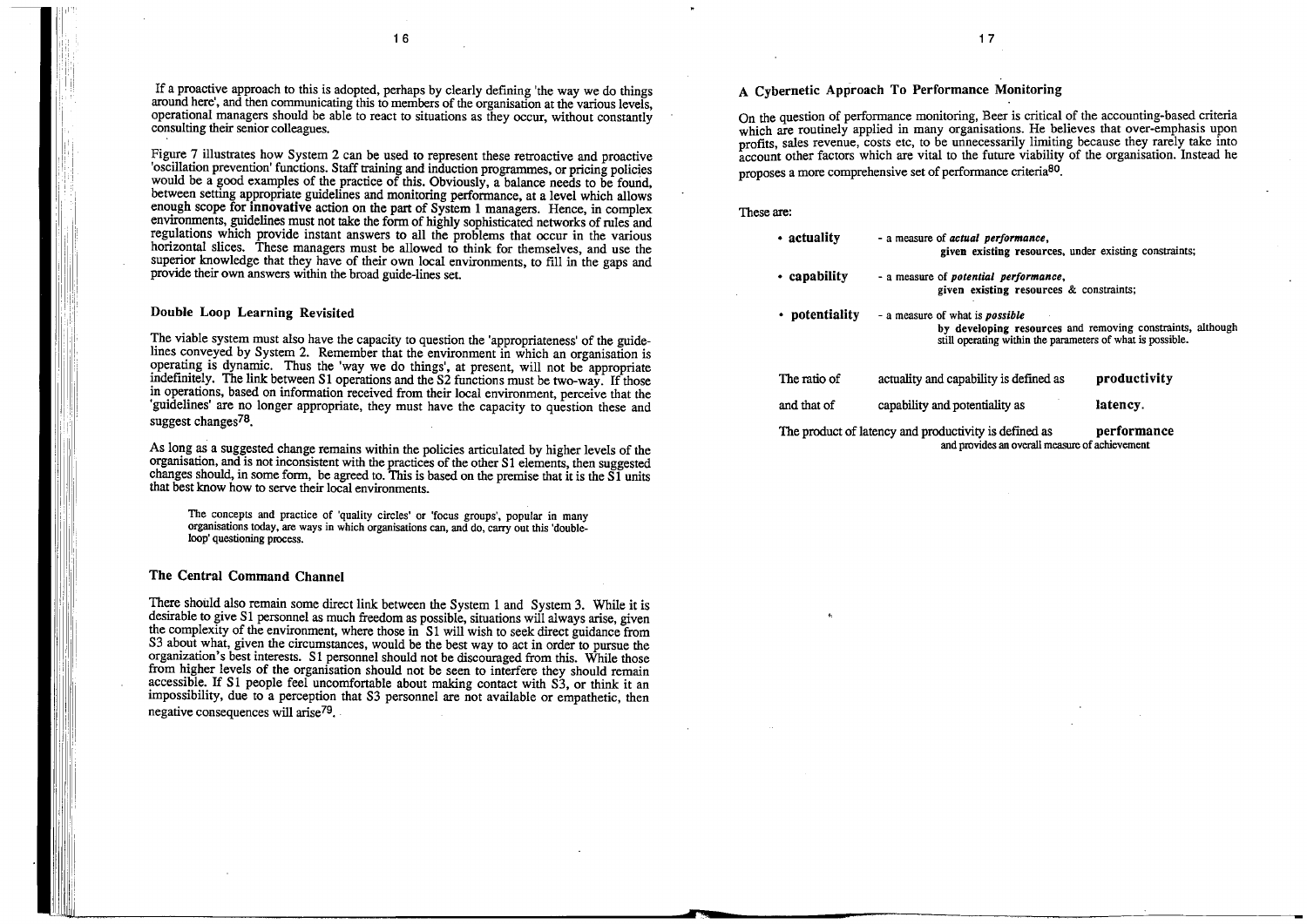ii': !

I ' I ' ''

II 96

This section considers how the policies and procedures mentioned in the previous section are developed and from where they emanate. The capability for Systems 3, 4, and 5 to develop an integrated overview of the organisation and the environment, provides the present and future direction of the organisation.

1 8

### **SYSTEMS 4 AND** *5*

Collectively Systems 2, 3, 4, and 5 are called the Meta-System. They exist to manage the collection of S1 operational elements so that they cohere in the totality we call the viable system<sup>81</sup>. (Meta in Greek meaning 'over and beyond'). This is shown in Fig.  $882$ .



Whereas System 3 performs an 'inside and now' role83,84 **SYSTEM 4** responsibilities are concerned with the 'outside and then' of the organisation<sup>85</sup>. Its role is to collect and analyse salient information from the organization's total (not localized) environment present and future. This may involve functions such as market research, product development and corporate planning activities. System 4 interacts with System 3 to decide the specifications of what the organisation will produce. This may require a compromise.

The consequential questions then revolve around who decides what is the correct interpretation of 'policy' given the current situation; and who decided upon the strategy in the first place. In Beer's model this is **SYSTEM 5's** function<sup>86</sup>.

System 5 then, is responsible for policy setting. It accepts responsibility for the development of agreed purposes, which serve the function of binding together the various system components. It responds to information or feedback sent to it from the other systems, and it arbitrates between the internal and external demands represented by Systems 3 and 4 respectively. The policies developed by System 5, provide the basis for the development of the guide-lines which manifest themselves in System 2. Thus all the sub-systems interact in a  $\frac{d}{dt}$  dynamic process to determine the system's direction, but, based on the information which they provide, it is System 5 ultimately that provides the system as a whole with its 'identity', and makes final decisions regarding direction.

For example if we return to the Auto producer; the marketing department's research may lead it to push for six models to be produced on the basis of research which indicates that six models are necessary to 'satisfy ' the market. System 3 managers prefer to keep production to four models as an increase would require a reorganization of resources and thus increase costs.

However, some evaluation will have to be made to determine which alternative, or compromise, best fits with the organization's policies or strategy.

The organization's corporate strategy may read ;

*It is our aim to provide the 'family' car market of !few 'Zealand with a wide range of quality car options to meet all the needs of a modern environment at a reasonable price.* 

The marketing manager may argue that six models are needed to accomplish this objective. The production manager may counter that the existing range adequately satisfies this criteria and to offer more models would mean the organisation would not be able to produce them at a reasonable price.

The implementation of a new computer system throughout an organisation will have implications for many different departments. Each of these departments will have different needs, which will be communicated using their own *language.* In some instances specialists from different departments will make use of highly technical language, or jargon. For the new system to work effectively, a 'translation' process must occur in which the technical language is encoded in a form which is more readily understood, or decoded, by those without specialist knowledge.

,--

Moreover the channels of communication and the transducers which occur between systems, must also satisfy the Law of Requisite Variety, *'Only variety in the control mechanism can successfully deal with variety in the system controlled*<sup>88</sup>'. This means that channels of communication between systems (internal and external), must have sufficient variety capacity to deal with the information which they convey, and transducers must have the variety to accurately convey the meaning of messages. The achievement of this, of course, is an ideal which is unlikely to be fully accomplished in practice. Real-world transducers rarely posses the ability to perfectly convey the meaning of messages from one system to another. Beer (1979) cites the case of translation as an example of this.

'The fact is that they (the translater) do not have requisite variety as transducers ... this is not a problem of of 'translation' as such, ... It is ... a problem of requisite variety. The translator is a perfect linguist. But does the translator personally comprehend - not my words - but the number of possible states that I intend to evoke by my words? No: neither he nor she, in my experience, deploys that much variety $^{89}$ .

From a strategic management perspective, the development of strategy should involve a combination of three factors87\_

I. What does the market want? (S4)

2. To what extent can the organisation's resources produce it? (S3)

3. How does its production fit with the 'culture' of the organisation? (S5)

The figures in brackets show the association between the 'factors' and the systems we have been describing.

### **CHANNELS OF COMMUNICATION AND INFORMATION FLOWS**

It is important at this stage in our discussion to acknowledge the importance of the links between the various sub-systems which we have described. Even if all five of these subsystems are present and effective *within themselves,* the system as a whole cannot function effectively unless the various channels of communication between the sub-systems have been established and are maintained. Once these channels have been established, it is important to ensure that the information flowing between two or more sub-systems is presented in a form which will be understood by the receiver. The cybernetic term transducer, meaning *'leading across',* is used to describe the means by which this is accomplished.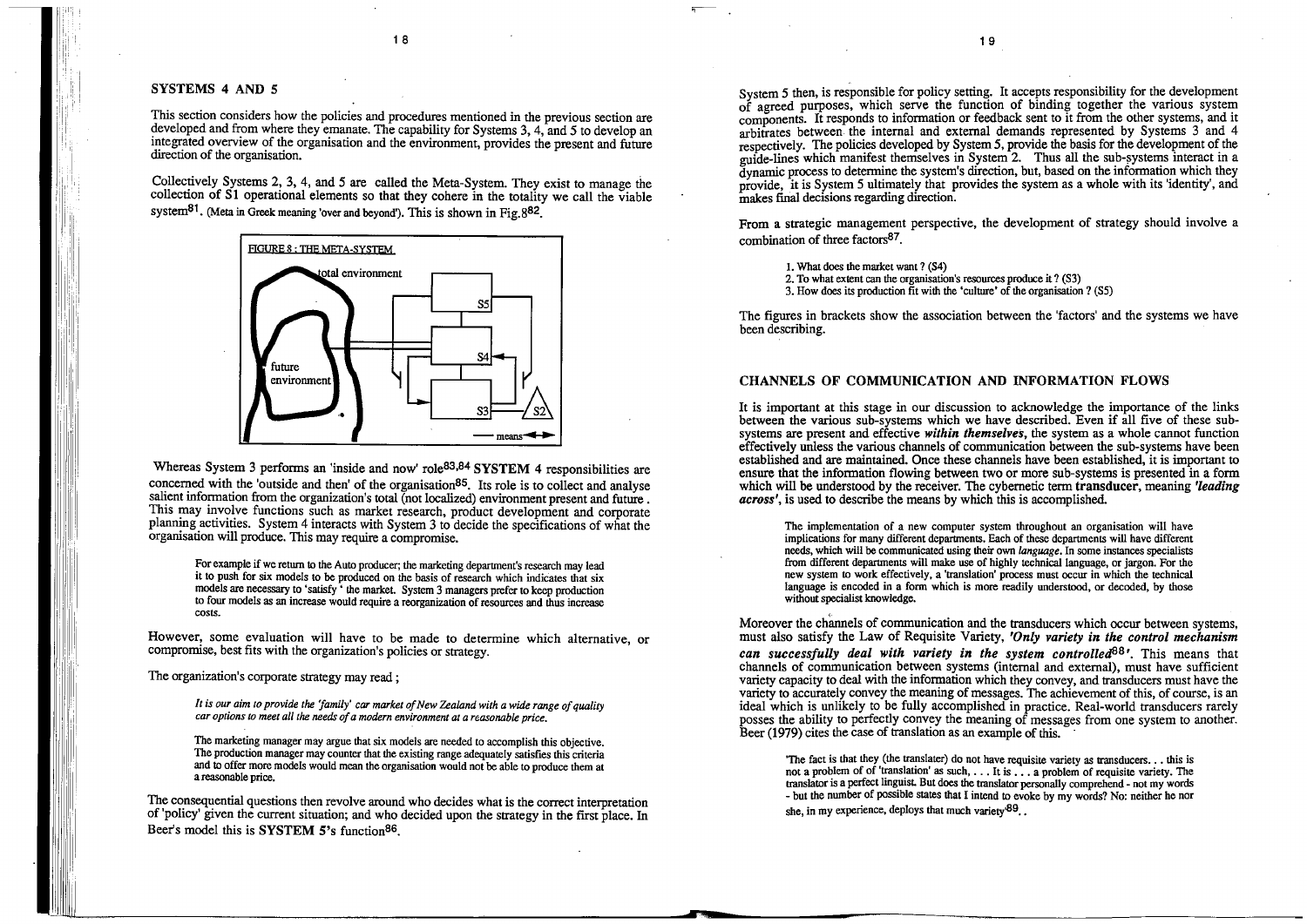# **THE SELF-IMPORTANCE OF SYSTEM THREE**

It has probably been noticed that System 3 has featured in both of the systems groupings that have previously been discussed. System 3 can therefore be considered a lynchpin between the present and the future90.

$$
(5-4-3)
$$
  
 $(3-2-1)$ 

It is, perhaps, because of this fact, that many of the functions which can be associated with System 3 activities, can see themselves as running the organisation. Frequently an explosion in bureaucracy is the result. It is important to remember that it is the output of System 1 which provides the rationale for the existence of the other sub-systems, especially System 391. It is System 1 which actually does what the system as a whole is supposed to do, the other systems only think about doing it. •Earlier in our discussion of System 1, it was noted that it may be seen as a.viable system in its own right, having the capacity to manage its own affairs and match the variety in its own !ocal environment. This. means that within each System 1 of the SIF, there occurs another viable system with exactly the same characteristics, or logical structure<sup>92</sup>. Diagrammatically this is shown in Figure 9.

21

#### **LEVELS OF RECURSION**

If we are dealing with natural systems, for example, there is no reason why we should not focus upon any unit from the individual atom or molecule at one extreme, to the whole of the universe at the other. Of course, in practice, specific but appropriate recursion boundaries will have to be drawn, in order to make the project manageable <sup>95</sup>.

Here the large square and circle represent the original operational and managerial elements of each System 1 element in the complete model.

System 5 has been identified as 'masterminding' the meta-system called 3-4-5, the 'outside and then' management  $96$ . Its main function is to monitor what Beer calls the 3-4 'homeostat', ie. to provide a balance between the current operations and internal stability, and the long term outlook of the organisation.

The smaller figures encompassed within the larger shapes, show the complete model within the original System 1 boundary. This demonstates its autonomy and viability, as a system in its own right.

Moreover just as the SIF can be partitioned into smaller viable systems, so too can it be seen as a System 1 of a larger system93. This multi-level characteristic of the model can be described using the mathematical concept of *recursion,* or using the everyday concept of 'nesting', illustrated by the familiar Russian Verushka dolls, or Chinese boxes94.

Potentially, there exists an infinitely large number of possible levels of recursions.

System *5* also provides a mechanism for the assertion of identity, for self-reference, and therefore provides what Beer calls 'logical closure' to the viable system at the level of the SIF<sup>97</sup>. However, this viable system can still be recognised as the same identity within a larger system, indeed a larger viable system within which it can be regarded as a single System 1 operational unit. 'System 6' therefore, is always the larger embedding viable system.

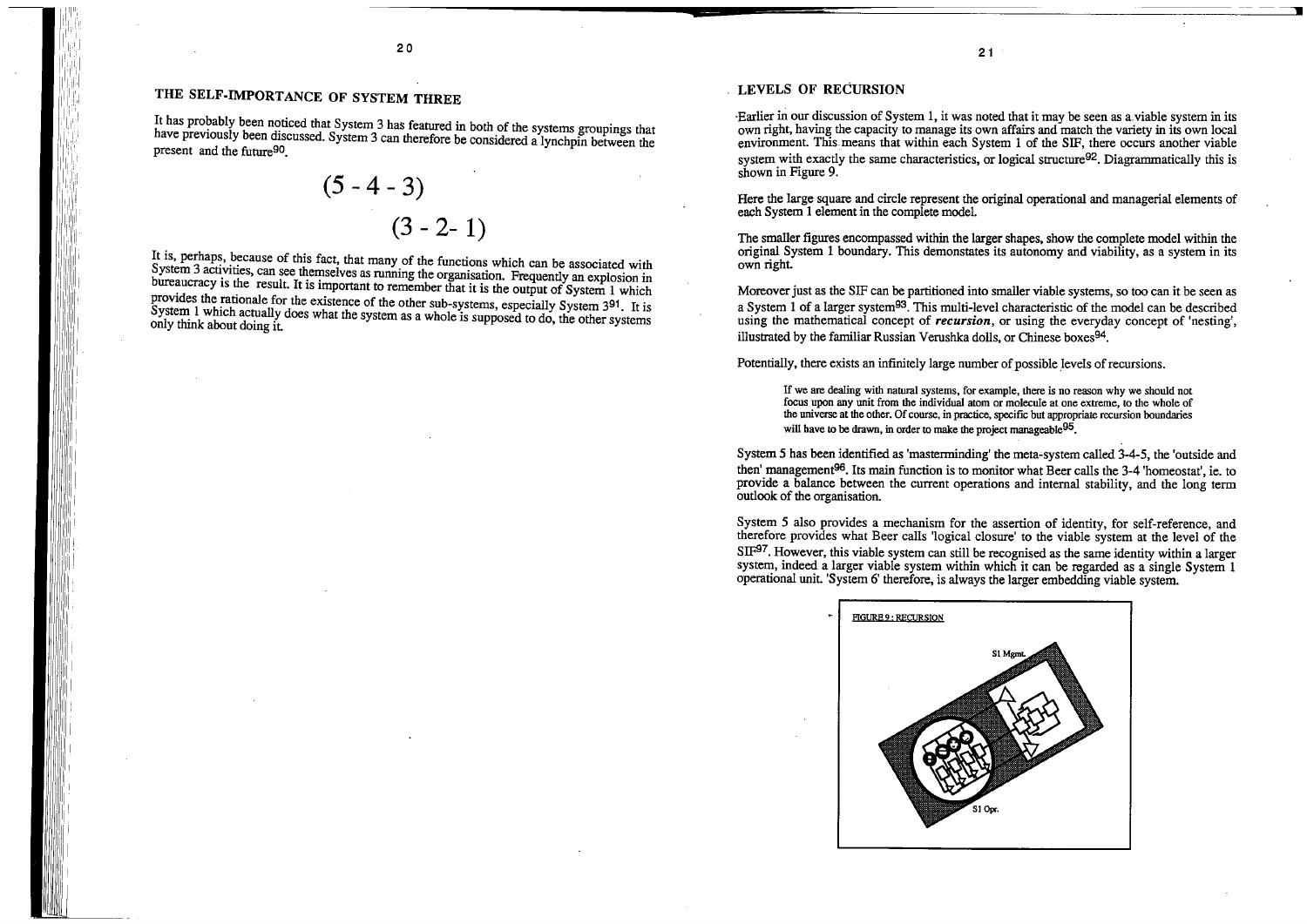We can illustrate this using our earlier example. VSM convention dictates that the SIF should always be conceptualised as recursion level 1. Hence the SIF Automobile producer exists at RLl, the model A unit RL2. The model A unit may be able to be further divided into say 1300cc and 1600cc, these systems would exist at RL3. An RLO could be New Zealand Automobile Producers, it could also be New Zealand Manufacturers, higher recursion levels will often be a matter of interpretation. This is demonstrated in Figure 10. The company we have been using as an example is called Company X.



It is useful, once you have decided what you wish your SIF to be, to map out levels of recursion in order to generate a picture of the relationship of the SIF to its corresponding greater and lesser systems. All systems should act in harmony with those at the same level and above and create a harmonious environment for the systems it comprises to act within. One level above and one below is the norm.

We are now in a position to show diagrammatically the entire VSM. It must be stressed at this point that its geometrical shapes are not meant to appear as rigid boundaries for each subsystem, they are merely a diagrammatic convention. Systems are often holistic in their nature, and the precise placement of their many parts cannot always be placed neatly inside boxes.

23

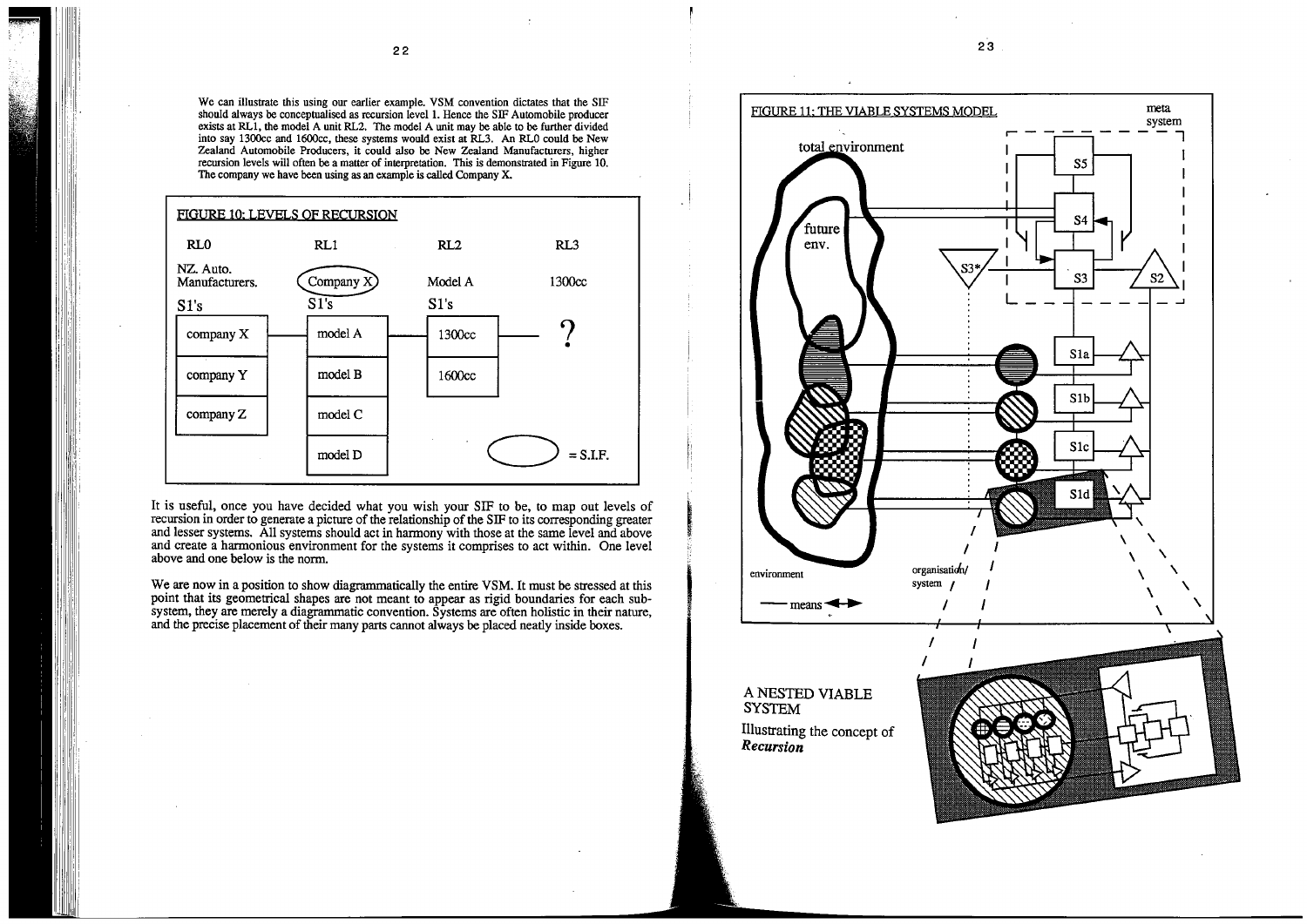#### **CONCLUSION**

This paper ends on a similar note to that on which it began; the way most organisations are structured today is more a product of history than of any attempt to satisfy the increasingly complex and dynamic environments in which they operate. It is, of course, the environment of an organisation which provides the seed-bed and germinating conditions for its existence. If members of organisations seek on-going viability they must begin to take a long hard look at the way they organize themselves in relation to their environment

At this stage, it is important to reinforce a point made earlier. Personal experience in using the model, teaching it, and discussing it with others has convinced us that one must continually guard against holding it up as the ultimate expression of what organisation and management are all about.

When some particular organisational reality fails to measure up against the benchmark of what looks like a fairly neat and tidy electronic circuit board, there is a real danger in believing that it provides a ready-made blueprint for change, to which all and sundry will surely be committed. All that needs to happen is for the various individuals involved to 'see the light', in the process of which they are expected to share the cybernetician's enthusiasm and perhaps undergo something akin to an evangelical religious experience. The danger in this is what Lynda Davies (1990) refers to as the 'seductive' quality of systems models, a trap which must be avoided at all costs. It does not provide a suitable basis upon which to carry out applied research.

In its defence, the key point to make is that the VSM is a *model* of systems viability. It provides us with a language and conceptual picture of a system which is capable of on-going independent existence in a changing environment. In theory, the cybernetic logic of the system will allow it to work. Of course there is a world of difference between theoretical models of systems and the real thing. This limitation has to be recognised. As Davies (1990) puts it

Specifically though, the VSM is not meant to represent an organisation in any formal sense, nor does it provide a direct image or picture of the organisation in the way that an organisation chart portrays the hierarchical command, authority and dependency relations between the vanous individuals and groups in a company<sup>99</sup>. Furthermore, the schematic representation of Systems · 1 to *5* as a logical hierarchy can be misleading. None of these systems are to be regarded as . more important than the others. Systems viability requires each one, and the information and communication links between each, to be present and functioning effectively.

' ..• *(there is a danger of us) holding a stick diagram of a tree against*  awesome, terrible, beautiful landscapes and worshipping the stick diagram *as our salvation•98.* 

Providing those involved, realise that stick diagrams and circuit boards can never provide a true and complete picture of that which they seek to represent, such schema are still immensely useful.

The VSM is a simplified and macroscopic representation of reality, and as such cannot define all of the complexities of humans and their interactions with others and the earth. Whilst there are many models of organisational reality, it is our belief that this is an extremely well developed and useful one. It provides a framework, on its own, or in conjunction with other models, for organisations to begin taking the 'long hard look', or it can merely provide some interesting insight and material for discussion about the reasons for successes and failures within the organisation to which it is applied.

> 8 **Beer,** 1979, Op. Git., S 12, p 318, **M** Jackson, 1990, Op. Cit., p 361 888<br>S Beer, 1985, Op. Cit., Ch 5, p 86,

10/9/91

**89** bid., *Ch 7, p 115, 1985* 40<sub>lbid.</sub>, Ch 8, p 120, 1985

25

t'5 Beer, 1985, Diagnosing the System , Wiley :2, 2, 5 seer, 1990, Evolution of a Management Cybernetic Process, Ch 9, p 250, in Espejo & Harnden, ,Eds, The VSM - Interpretations and Applications of Stafford Beer's Viable System Model, Wiley, 1989  $\bar{3}$ lbid., Ch 9, p220 **6**. Beer, 1985, Op. Cit., Ch 1, p 1 5"G Britton & H McCallion, Application of the VSM to the trade training network in NZ, in Espejo *&*  arnden, 1989, Op. Git., Ch 7, p145  $\overline{\text{BS}}$  Beer, 1985, Op. Cit., p ix *tG* Morgan, 1986, Images of Organisation, Sage, p 85 **BG Bylinsky, 1990, Inside Story on the Brain, Fortune, Dec 3 1990** 9R Espejo, The VSM Revisited, in Espejo & Harnden, 1989, Op. Git., Ch 4, p 82 1'05 Beer, 1981, Brain of the Firm.Wiley, Ch 3, p 41 1<sub>S</sub> Beer, 1985, Op. Cit., S 6, p 98 i2Ibid., S 2, p 26 1;35 Beer, 1981, Op.Git., Ch 3, p 41 f4p Checkland, The Application of Systems Thinking in Real-World Problem-situations, Ch 5, p 87 **iB,** in **M** Jackson & P Keys, New Directions in Management Science, Gower, 1987 **i:51,1** Jackson, Evaluating the Managerial Significance of the VSM, in Espejo & Harnden, 1989, Op. Git, Ch 15, p 414 I **65 Beer,** 1985, Op. 'Git., S 2, p 23-34 175 Beer, 1979, Heart of the Enterprise, Wiley, Ch 5, p 113, **'Ibid.,** Ch 5, p 115,  $\frac{19}{10}$ ibid., Ch 5, p 116 **~M** 5chwaninger, Embodiments of Organisational Fitness: The Viable System Model as a Guide, ~ystems Practice, Vo/ 3, No 3, 1990, p 254 <sup>21</sup>S Beer, 1985, Op. Cit., S 1, p 13, · 2Ibid., S 1, *p* 92 2<sup>3</sup>ibid., *S 5, p 86,* **4** Ibid., S 6, p 107, 2<sup>5</sup>ibid, *S 7, p 111* 6 B Hollberg, Developing Organisational Competence in a Business, in Espejo & Harnden, 1989, Op.  $c$ it., Ch 10 p 280,290 **ilt,1** Schwaninger, 1990, Op. Git, p 254 · 8s Beer, 1985, Op. Git., s 8, p 128, 1985 **9 M** Jackson, The Critical Kernel in Systems Thinking, Systems Practice, Vo/ 3,No 3, 1990, p 361 ~B Hollberg, 1989, Op. Git., Ch 10, p 283, **M** Jackson, 1990, Op. Git., p 361 **.82B** Hollberg,1989, *Op. Cit., Ch 10, p 280,* **M** Jackson, 1990, Op. Git., p 361 **84 M** Schwaninger, 1990, *Op. Cit., p 251* <sup>~</sup>Beer, 1985, Op. Git., s 4, p 68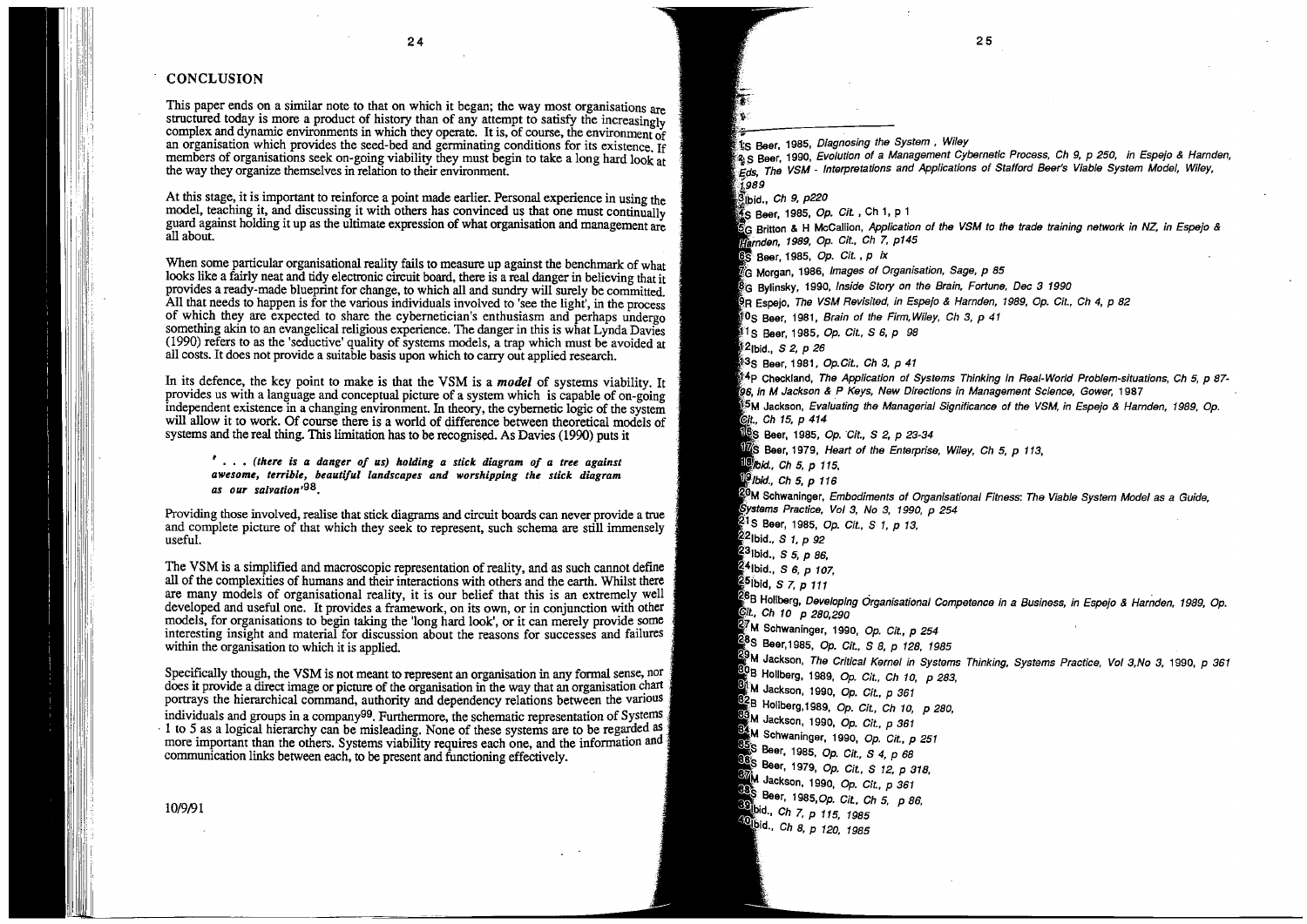41 M Jackson, 1990, Op. Git., p 361

42<sub>S</sub> Beer, 1985, Op. Cit., S 5, p 75 43fbid., *S 5,* p 78 441bid., S 3, *p* 40 45s Beer, 1981, Op. Git., Gh 17, p 288, 46S Beer, 1985, Op. Cit., S 8, p 132, 47Ibid., S 8, p 124 48M Schwaninger, 1990, Op. Git., p 251 49s **Beer,** 1981, Op. Git., Gh 19, p 338, 509 Hollberg, 1989, Op. Git., Gh 7, p 280  $51B$  Hollberg, Op. Cit., Ch 10, p 280 52s Beer, 1985, Op. Git., s 5, p 82 53Ibid., S 5, p 86 54 B Hollberg, 1989, Op. Git., p 280-290 55M Schwaninger, 1990, Op. Git., p 251 56M Jackson, 1990, Op. Git., p 361 57 S Beer, 1979, Op. Git., Gh 5, p 116 58 S **Beer,** 1985, Op. Git., S 7, p 124 591bid., S 7, *p* 12? 60s Beer, 1979, Op. Git., Gh 12, p 324 61 S Beer, 1985, Op. Git., S 1, p 13 62R Espejo, Outside & Then, in Espejo & Harnden, 1989, Op. Git., Ch 14, p 392 639 Hollberg, 1989,Op. Git., p 280, 64M Schwaninger, 1990, Op. Git., p 255 65 **S Beer,** 1985, Op. Git., S 6, p 92 661bid., S 1, *p* 13 67S Beer, 1979, Op. Cit., Ch 5, p 122 68M Jackson, 1990, Op. Git., p 361 69s Beer, 1985, Op. Git., S 3, p 38 70s Beer, Recursion Zero: Metamanagement, Systems Practice, Vo/ 3, 1990, No 3, p 316 71 S Beer, 1985, Op. Cit., S 6, p 96 72R Flood & S Zambuni, Viable Systems Diagnosis, Systems Practice, Vo/ 3, No 3, 1990, P 242 73s Beer, 1990,. Op. Git., p 317 7 4 S Beer, 1985, Op. Cit., S 6, *p* 96 75R Flood & S Zambuni, 1990, Op. Git., p 242 76M Schwaninger, 1990, Op. Git., p 251 77 S Beer, 1985, Op. Git., S 6, p 87-88 78fbid., S 6, *p* 98-99 79G Morgan, 1988, Riding the Waves of Change, Josey-Bass, Ch 17, p 88-89 80s Beer, 1981, Op. Git., Ch 17, p 162-166 81 S Beer, 1979, Op. Git., Gh 5, p 86 82S Beer, 1985, Op. Cit., S 5, p 129 83Ibid., S 5, *p* 38 841bid., S 6, *p* 107 85fbid., S 7, *p* 111 861bid., S 8, *p* 128 87 K Johnson & G Scholes, 1987, Exploring Corporate Strategy, Prentice-Hall, Ch 1, p 15 88s Beer, 1981,Op. Git., Gh 3, p 41

89s Beer, 1979, Op. Git., Ch 9, p 124 90<sub>S</sub> Beer, 1985, Op. Cit., S 8, p 129 91 Ibid., S 8, p 128 92<sub>[bid.</sub>, *S* 1, *p* 13-14 93Ibid., S 1, p 16 94<sub>S</sub> Beer, 1979, Op. Cit., Ch 5, p 118 95s **Beer,** 1985, Op. Git., s 1, p 4 96fbid., S 8, *p* 132 97s Beer, 1985, Op. Git., S 8, p 130 98L Davies, The Seduction of Systems, Systems Practice, Vo/ 3, No 4, 1990, P 386 99s Beer, 1979, Op. Git., Gh 12, p 324